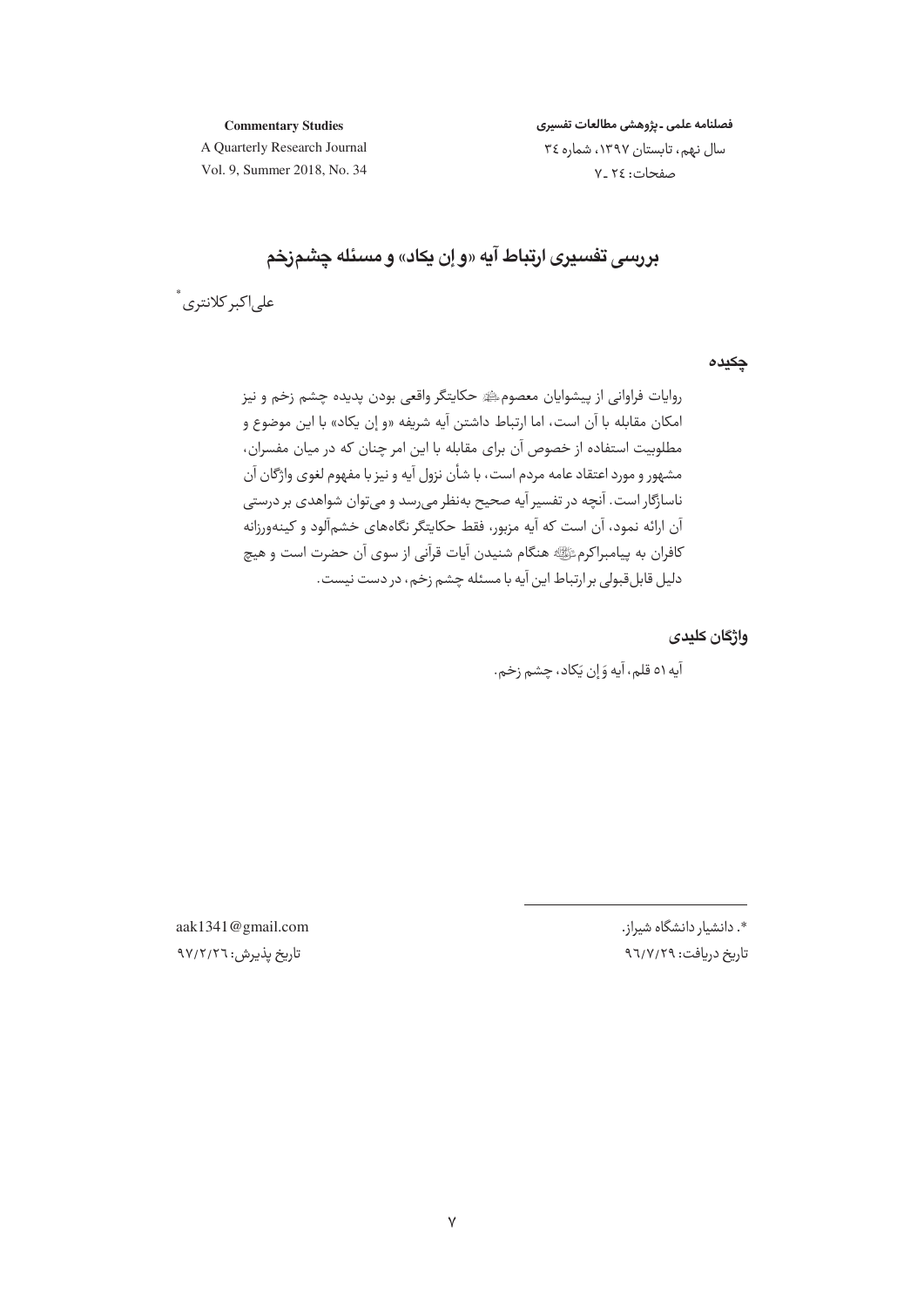#### طرح مسئله

آيه شريفه «وَإِنْ يَكَادُ الَّذِينَ كَفَرُوا لَيُزْلِقُونَكَ بِأَبْصَارِهِمْ لَمَّا سَمِعُوا الذِّكْرَ وَيَقُولُونَ إنَّهُ لَمَجْنُونٌ» (قلم / ٥٠) از آيات مشهوري است كه اعتقاد عام و خاص به مرتبط بودن آن به مسئله «چشمزخم» سبب شده است ظهور و بروز گستردهای در میان اقشار گوناگون جوامع اسلامی داشته باشد. باور عمومي آن است كه تبرك جستن به اين فراز قرآني و پناه بردن به آن، از وقوع شورچشمي افراد، پیشگیری و یا از پیامدهای زبان بار آن جلوگیری می کند. مبنای این اعتقاد نیز معنا و مفادی است که بیشتر مفسران قرآنی از این آیه برداشت کردهاند. این در حالی است که برداشت آنان، نه با شأن نزول .<br>ایه متناسب است و نه با سخن و سیره معصومانﷺ تایید می شود، بلکه توصیههای ایشان در چگونگی مواجهه با مسئله چشمزخم و راههای عملی و گفتاری که جهت مقابله با آن ارائه دادهاند، گویای پی(رتباط بودن این آیه با مسئله مزبور است. از آنجا که این مسئله، مورد ایتلای عموم مردم است و به سخن خدای متعال ارتباط پیدا میکند، شایسته بلکه ضروری است بهدقت مورد بررسی قرار گیرد تا از استفاده نابه جا از قرآن جلوگیری به عمل آید. نیز تحقیق در این باره، از آن جهت ضروری است که چه بسا تفسیر یک آیه بدون یشتوانه نقلی و عقلی، از مصادیق «تفسیر به رأی» باشد که بهشدت مورد نكوهش است. حتى بر اساس برخي روايات، تفسير نادرست آيات و حمل آنها بر خلاف مراد الهي تحريف معنوي قرآن محسوب مي شود. امام باقرﷺ در نامه|ي به سعدالخير مي نويسد:

و ڪان من نيذهم الکتاب أن اقاموا حروفه و حرّفوا حدوده فهم پروونه و لا پرعوونه. (کلينے ،  $(05/1:1770)$ از مصاديق دور انداخته شدن قرآن توسط منحرفان آن است كه، حروف و الفاظ آن را حفظ كرده اما حدود (و معاني) آن را تحريف نمودند. آنان، قرآن را نقل (و تلاوت) ميكنند اما حقش را به جا نمي آورند.

از نگاه مفسرانی مانند آیتالله خویی، این گونه مواجهه با قرآن، از مصادیق تحریف معنوی قرآن است. (ر.ک: خویی، ۱۶۱۸: ۱۹۸) و چنان که می دانیم همه اقسام تحریف، مورد نکوهش است.

البته برداشت مفسران از آیه مورد بحث و مرتبط دانستن آن با مسئله چشمزخم، از مصادیق «دور انداختن قرآن» و «تحريف معنوى آن» نيست. مقصود ما آن است كه بايد با آيات الهي و سخنان حق تعالی، با حساسیت ویژه نگریست و به آنچه در تفسیر آنها مشهور است، بسنده نکرد بلکه با انجام تحقیق کافی، راه هرگونه انحراف در برداشت و تحریف معنوی آنها را سد نمود؛ زیرا هرچند از نظر ما و بر اساس دلیل های متقن، قرآن از تحریف به زیاده و نقیصه مصون است، اما همانطور که از روایت فوق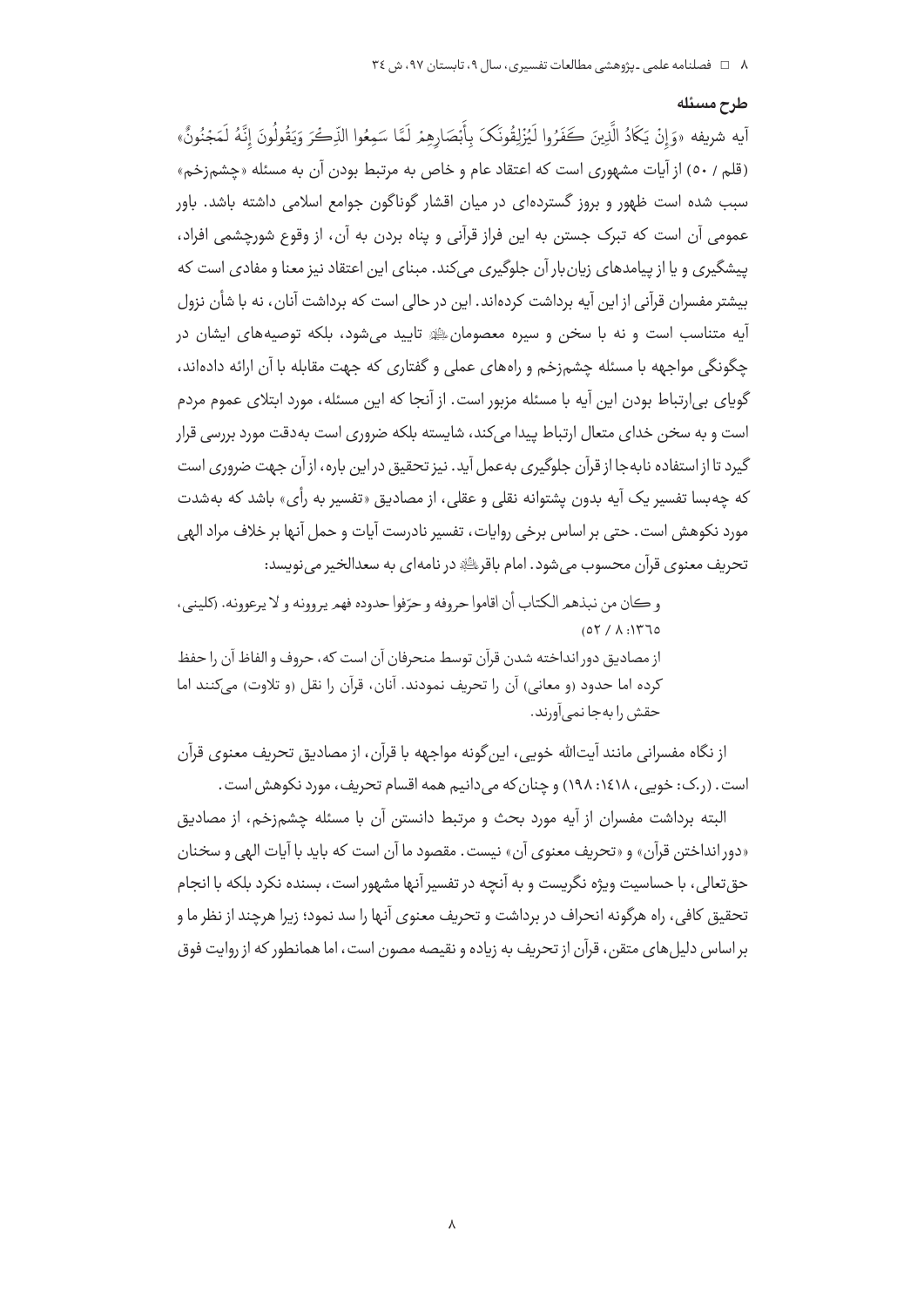و روایات دیگر استفاده می شود، قرآن همواره در معرض تطبیق های مغرضانه و تحریف های معنوی است که باید از آنها جلوگیری نمود.

بههرحال شماری از دانشمندان اسلامی به ویژه مفسران، از دیرباز درباره ارتباط این آیه با موضوع چشم;خم، کم,وبیش بحث کردهاند. یکی از نخستین ایشان، ابن جریر طبری (۳۱۰ ق) است که البته از نظريه مشهور يعني حاكي بودن آيه مورد بحث از موضوع چشم;خم، به صورت «قيل» ياد مي كند. (ر.ک: طبری، ۱٤١٥: ٢٩ / ٥٦) ابن قتيبه دينوري (٣٧٦ ق)، محمد بن حسن طوسي (٤٦٠ ق) و فضل بن حسن طبرسی (٥٦٠ ق) نیز در این باره به اختصار بحث کردهاند. (دینوری، بیتا: ٣١٥ ـ ٣١٤، طوسی؛ ۱۶۰۹: ۱۰ / ۹۱؛ طبرسی، ۱۶۱۵: ۱۰۰ / ۱۰۰ ـ ۹۹) نیز می توان از عبدالرحمن بن جوزی (۵۹۷ ق)، محمد بن احمد قرطبي (٦٧١ ق)، ابن كثير شامي (٧٧٤ ق)، عبدالرحمن ثعالبي (٨٧٥ ق)، فيض كاشاني (۱۰۹۱ ق) و سید محمدحسین طباطبایی (۱٤۰۲ ق) نام برد که هر یک به نحوی در این باره سخن گفته اند. (ر.ک: این جوزی، ۱٤٠٧، ۸ / ۷۷؛ قرطبی، ۱٤٠٥، ۱۸ / ۲٥٥؛ این کثیر، ۱٤١٢؛ ٤ / ٤٣٦؛ ثعالبی، ١٤١٨: ٥ / ٤٧٢؛ فيض كاشاني، ١٤١٦: ٥ / ١٢١٦؛ ١٤٢٠: ٢ / ١٣٤١: طباطبايي، بي تا: ١٩ / ٣٨٩ \_٣٨٨ ]

نکته مهم آنکه هیچ یک از ایشان از شان نزول آیه بر اساس روایات اهل بیتﷺ سخنی بهمیان نياوردهاند و به تبيين دقيق مفاد آيه و توضيح ارتباط يا عدم ارتباط آن با موضوع چشم;خم نپرداختهاند. به فرض پذیرش اینکه مفاد آیه، اشاره به چشم;خم کافران به پیامبر گرامی اسلامﷺ است، باز این پرسش مطرح است که کمک گرفتن از آیه بهعنوان عوذه و حرز برای جلوگیری از این امر ـ آن گونه که در جوامع اسلامي رواج دارد ـ بر چه مبنايي است و دليل آن چيست؟

این مقاله، درصدد است با عنایت به نکات فوق، مفاد آیه را بررسی کند و با بهرهگیری از شیوه تحلیلی توصیفی، نظر مفسران در این زمینه و روایات مرتبط با موضوع چشمزخم را واکاوی نماید. البته پیش از هر چیز و صرف نظر از مفاد آیه شریفه، بحثی کوتاه در این باره که آیا چشم;خم، امری واقعى است يا اينكه بايد آن را در زمره موهومات دانست، ضرورى است.

# چشمزخم واقعيت يا توهم؟

اگر این مسئله بر اساس نصوص معصومین ﷺ مطالعه شود، باید گفت در این زمینه، روایاتی در منابع شيعه و سني نقل شده كه كثرت و مدلول روشن آنها، سبب حصول نوعي اطمينان به وجود داشتن اين واقعیت در زندگی روزمره انسان ها می شود.

براي نمونه از پيامبر گراميﷺ روايت شده است كه فرمود: انّ العين حق تستنزل الحالق.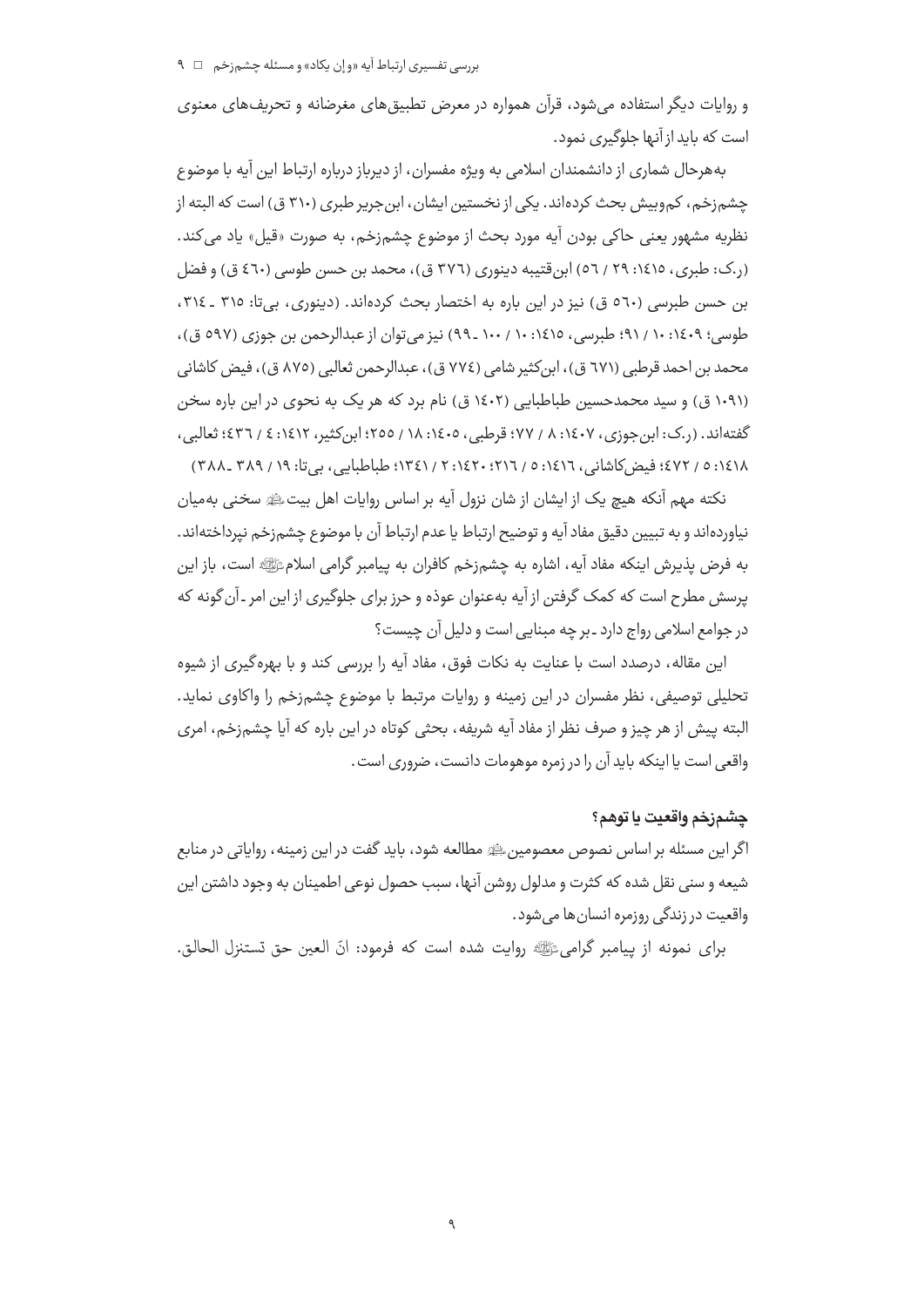(مجلسی، ١٤٠٤: ٦٠ / ٦٠ نوري، ١٤٠٨: ٤ / ٢١٥؛ ابن حنبل، بي تا: ١ / ٢٧٤؛ هيثمي، ١٠٤: ٥ / ١٠٧؛ سیوطی، ۱٤٠١: ۲ / ١٩٦٢؛ متقی هندی، بی تا: ٦ / ٧٤٤) «چشمزخم، حق است (و این امر، بهقدری نیرومند است که می تواند) هر چیز مرتفع مانند قله کوه را پایین آورد.» به گفته یکی از عالمان معاصر، این سخن، روایتی است متواتر که شیعه و سنی، با سندهای مختلف نقل کردهاند. (معرفت، ۱۳۸۵: ۲۸۵) نیز به نقل از آن حضرت مي خوانيم: لو كان شيَّ يسبق القدر لسبقته العين. (مجلسي، ١٤٠٤: ٦٠ / ٧؛ صنعاني، بي تا: ١١ / ١٧؛ نيز ر.ک: ابن ابي الحديد، ١٤٠٤: ١٩ / ٣٧٣؛ ابن حبّان، ١٤١٤: ١٢ / ٤٧٣؛ بیهقی، بیتا: ٤ / ٣٦٥) «اگر چیزی بتواند بر (قضا و) قدر الهی پیشی بگیرد، آن چشمزخم است».

البته لازم به پادآوری است که چشمزخم مانند هر امر دیگر، نمی تواند بر اراده و مشیت الهی فایق .<br>آید، چراکه خود مانند سایر پدیدهها، در چارچوب خواست و مصلحت الهی قرار دارد و از این حیث، بین آن و دیگر ممکنات، تفاوتی نیست، پس مقصود حضرت از قضا و قدر در این گفتار، قضا و قدر مشروط است که ممکن است در نتیجه دعا، صدقه، حسادت، چشم;خم و امور دیگر، تغییر پاید، نه قضا و قدر محتوم که از هرگونه تغییر و دگرگونی، مصون است .

همچنین باید در مورد مفاد این حدیث که از شرط و جواب آن ترکیب یافته و با حرف «لو» شروع میشود به این نکته توجه نمود که هرچند در مورد دلالت این حرف بر امتناع جواب، بین نحوی ها اختلاف است اما به حسب ظاهر، در مورد دلالت آن بر امتناع شرط آنهم در زمان ماضی، اتفاق نظر دارند. (ر.ک: ابن هشام، ١٤٣٤: ٢٦٩) بر اين اساس بازگشت مفاد حديث به اين خواهد بود که هيچ چيز بر مقدرات الهي پيشي نگرفته است و اگر به فرض چيزي برآن پيشي ميگرفت آن، چشم;خم بود. چنان که مضمون آيه «لَوْ كَانَ فِيهِمَا آلِهَةٌ إِلَّا اللَّهُ لَفَسَدَتَا». (انبياء / ٤) آن است که خداياني در آسمان و زمین نبوده است و اگر به فرض می بود، منجر به فساد و تباهی آن دو می گشت .

به طور معمول این سنخ از گزارههای شرطی در مواردی بهکار می رود که امور مورد تأکید در جواب آنها، از اهمیت بالایی برخوردار باشد، مانند چشمزخم در حدیث مزبور و تباهی آسمان و زمین در آیه فوق و نيز مانند پايانناپذيري كلمات الهي در آيه «وَلَوْ أَنَّمَا في الْأَرْضِ مِنْ شَجَرَةٍ أَقْلَامٌ وَالْبَحْرُ يَمُدُّهُ مِنْ بَعْدِهِ سَبْعَةُ أَبْحُرِ مَا نَفِدَتْ كَلِمَاتُ اللَّهِ» . (لقمان / ٢٧)

همچنين به نقل از پيامبر اكرمﷺ آمده است: انّ العين حق و أنّها تدخل الجمل و الثور التنّور. (مجلسی، ١٤٠٤: ٦٠ / ١٧) «چشمزخم، حق است و آن می تواند شتر و گاو را (کشته) و وارد تنور کند.» همچنین دو حدیث ذیل از آن حضرت روایت شده است:

ـ انّ العين لَتُدخل الرجل القبر و الجمل القِدر . (مجلسي ، همان: ٢٠؛ فيض كاشاني ، ١٤١٦: ٥ / ٢١٦؛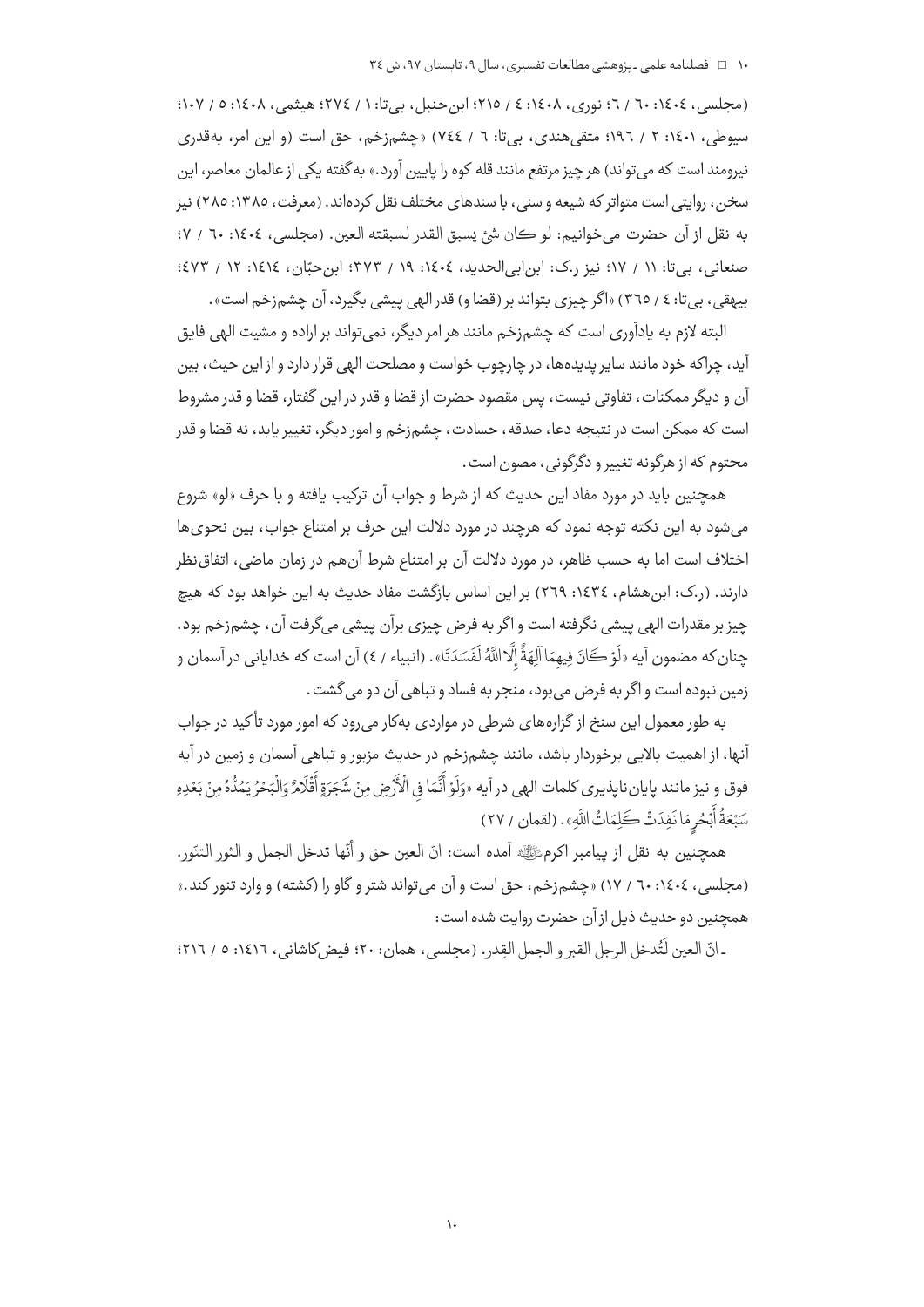سیوطی، ۱۶۰۱: ۲ / ۱۹۷) «چشمزخم حق است، آن انسان را وارد قبر و شتر را روانه دیگ میکند». ـ اڪثر من يموت من امتي بعد قضاء الله و قدره بالعين. (سيوطي، ١٣٦٥: ٦ / ٢٥٨) «بيشترين سبب مرگ ومیر امت من پس از قضا و قدر الهی ، چشم زخـم است .» در این حدیث نیز، مقصود از قضا و قدر،

نوع مشروط آن است، چراکه نوع محتوم آن، شامل همه امور ازجمله چشم;خم می شود.

امام صادق ﷺ فرمود: لو نُبِش لكيرعن القبور لرأيتير انّ اكثر موتاهير بالعين لان العين حق. (عبدالله و حسین ابنا بسطام، ۱۶۱۱: ۱۲۱: مجلسی، همان: ۲٥) «اگر قبرها برای شما شکافته شود خواهید دید که سبب مرگ ومیر بیشتر مردگان ، چشم زخم است؛ زیرا این امر، حق است» .

افزون بر آنچه که گذشت، می توان از روایات فراوانی که حاوی برخی رفتارهای معصومین ﷺ پا دستورالعمل های ایشان برای مقابله با پدیده چشمزخم است، بهعنوان دلیل دیگری بر واقعی بودن این امر یاد کرد. نمونههای ذیل از این باب است:

۔رسول خداﷺ امام حسن ﷺ را بر ران راست و امام حسین ﷺ را بر ران چپ مے ،نشاند و مے فرمود: «أعيذكما بكلمات الله التامة من شر كل شيطان و هامّة و من كل عين لامّة؛ شما را با كلمات تامه خدا، تعويذ مي كنم از هر شيطان و حشره (خطرناك) و از هر چشم شوري .» سپس ميفرمود: «پدرم ابراهيم ﷺ نیز دو فرزندش اسماعیل و اسحاق را این گونه تعویذ می کرد.» (مغربی، ۱۳۸۵: ۲ / ۱۳۹؛ راوندی، ۱٤٠٧: ٨٥؛ نيزر.ک: مجلسي، ١٤٠٤: ٦٠ / ٦: نوري، ١٤٠١٤: ٤ / ٣١٦)

۔ پیامبر خداﷺ در موارد فراوانی، حسن و حسینﷺ را با دو سورہ فلق و ناس، تعویذ نمود.  $(12/7 \cdot 15.5)$  (محلسي)

ـ روزي رسول خداﷺ به خانه امسلمه رفت، در آنجا با كودكي مواجه شد كه (در اثر بيماري) بی تابی میکرد. ام سلمه عرض کرد: «ای رسول خدا! این کودک، چشم خورده است!» حضرت پرسید: «او را تعویذ کردهاید؟». (محلسی، همان: ۹)

-كانﷺ يأمر العائن أن يتوضأ ثمر يغتسل منه المعين الذي أصيب بالعين. (همان) «بيامبرﷺ دستور میداد شخص چشمزننده، وضو بگیرد و شخص چشمخورده، با آب وضوی او غسل کند.» ابن|بی|لحدید در توضیح این کار میiویسد: «از شخص چشم;ننده، درخواست میشد وضو بگیرد، سیس آب وضوی او در اختیار قربانی وی قرار میگرفت و از او میخواستند مقداری از آن را بنوشد و با باقي مانده آن ، غسل كند» . (ابن ابي الحديد ، ٤٠٤١: ١٩ / ٣٧٢)

ـ هرگاه نگاهتان به انسان یا حیوان زیبا و یا به هرچیز زیبا افتاد و از آن خوشتان آمد، بگویید: «آمنت بالله و صلى الله على محمد و آله. در اين صورت، چشمتان به او ضرر نمى زند». (مغربي، ١٣٨٥: ٢ /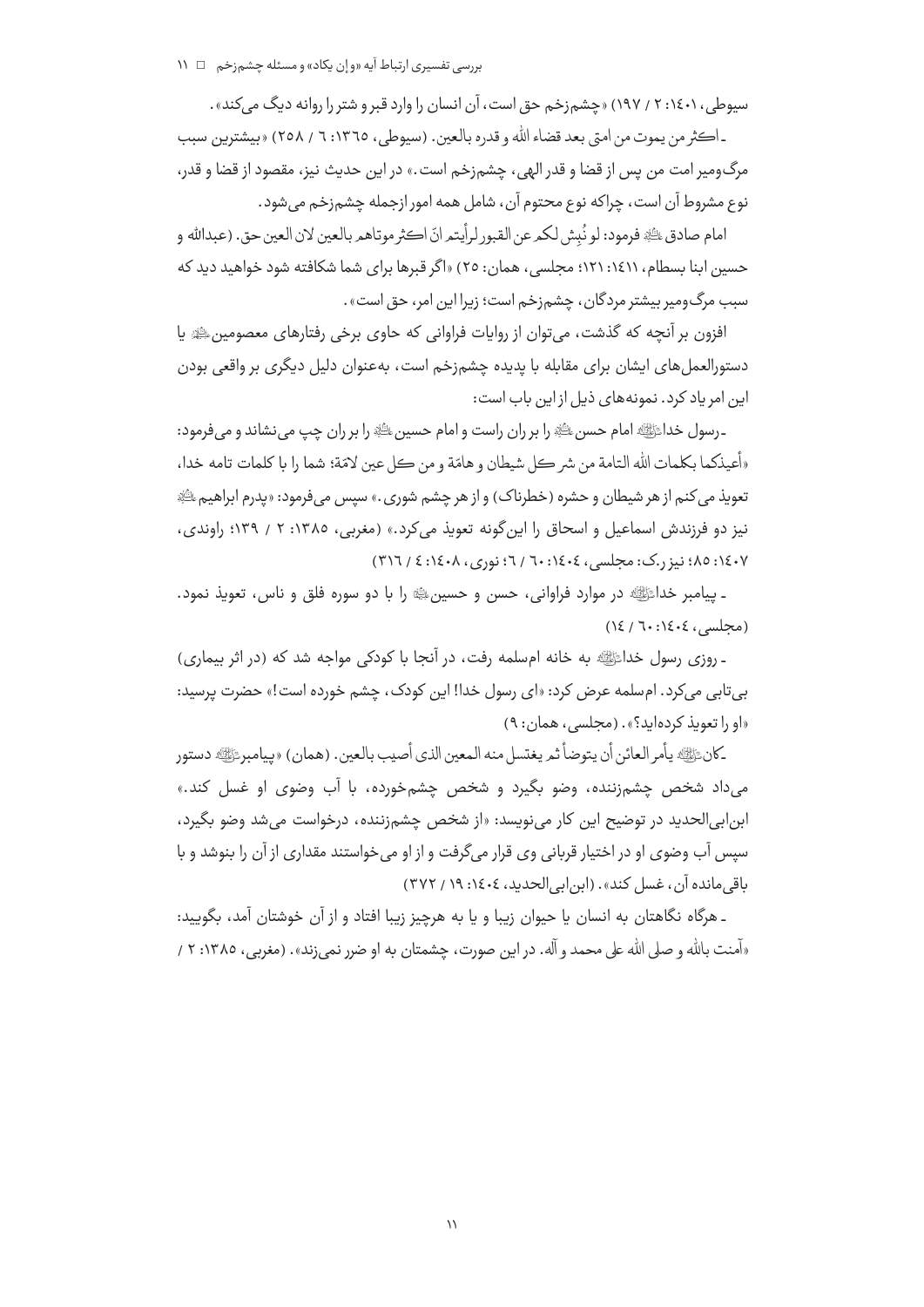١٤١؛ کوفی، بی تا: ١٦٨؛ نیز در این زمینه ر.ک: ابن فهد حلی، ١٤٠٧؛ ٢٨١: ابن بطریق، ١٤٠٧: ٣٩٦)

حتی بر اساس برخی روایات، بروز این امر از حیوانات نیز متصور است، چنان که از امام علی ﷺ روايت شده است كه فرمود: «قال لنا <sub>د</sub>سول اللهﷺ؛ إن هذه الكلاب من ضعفة الجن فاذا آڪل احدكمر الطعامر و بين يديه شئ منهم فليطعمه او فيطرده. (كوفي، بي تا: ١١٧؛ نوري، ١٤٠٨، ٨ / ٢٩٥)؛ رسول خداءًإِيَّةٍ به ما فرمود: «این سگ۱ها، از جن های ضعیفند، پس هرگاه در برابر یکی از آنها غذا می خورید، به او هم غذا دهند با او را برانند».

ابن عباس نیز همین مضمون را از پیامبر اکرمﷺ نقل میکند، با این تفاوت که در ذیل آن آمده است: «فان لها نفسا». و خود وي در توضيح أن مي گويد: «پريد ان لها عيونا تضرّ بنظرها إلى من يطعمر بحضر تها (احسائی، ١٤٠٥: ١ / ٧٧؛ نيز ر.ک: نوري، ١٤٠٨: ٨ / ٢٩٥) مقصود حضرت آن است که سگ&ا، چشمانی دارند که وقتی به کسی که در برابرشان غذا می خورد، بنگرند به او ضرر می <sub>د</sub>سانند».

بهگفته جاحظ، دانشمندان ایران و هند و یزشکان یونانی و خردمندان عرب و شهرنشینان باتجربه، از اینکه در برابر حیوانات وحشی غذا بخورند، کراهت داشتند. آنان از حرص و آز و اشتهای موجود در چشمان حیوان میترسیدند و از اینکه نوکران و ساقیان در برابرشان ایستاده و با چشمان خیره به آنان بنگرند، پرهیز میکردند، بههمین دلیل دستور میدادند پیش از خودشان، آنان را سپر کنند و در مورد سگ@ا وگربهها نیز میگفتند آنان را دور کنید یا چیزی پیششان انداخته مشغولشان سازيد. (ابن ابي الحديد، ١٤٠٤: ١٩/ ٣٧٧)

تاکنون نظری قاطع درباره ماهیت و چگونگی چشمزخم ارائه نشده و همه آنچه در این باب گفته|ند فراتر از احتمال نیست. از جاحظ نقل است که گفته است: در موقع بروز این امر، اجزای لطیفی از چشمان شخص بیرون آمده به شخص یا شیء مورد نظر اصابت و در آن تأثیر میکند و این خاصیتی است که در چشمان برخی یافت می شود، همچنان که پارهای از اشیاء دارای خواص ویژهاند. (مجلسی، ٢٠٤٤٤٤: ٧٠ / ٧) برخي ديگر براي تبيين اين امر، به تحليل عملكرد نفس پرداخته و گفتهاند: تأثيرگذاري یک موجود، محدود به کیفیات محسوس؛ یعنی حرارت، برودت، رطوبت و پیوست نیست، بلکه گاه تأثیر، نفسانی محض و بی|رتباط یا قوای جسمانی است، برای مثال وقتی انسان تصور کند که فلان شخص، آزاردهنده او است، در دل خود، نسبت به او غضب مے كند و بدين ترتيب تصور نفساني، منشأ خشم و نفرت می شود، بلکه بهطورکلی، مبدأ حرکات بدن، چیزی جز تصورات نفسانی نیست. از همین رو نباید اثرگذاری نفوس انسانی بر بدن های دیگران را بعید شمرد. (ر.ک: همان: ۱۱)

بههرحال مؤثر دانستن نفوس انسانی و پذیرش پدیدهای چون چشمزخم، در تنافی با هیچیک از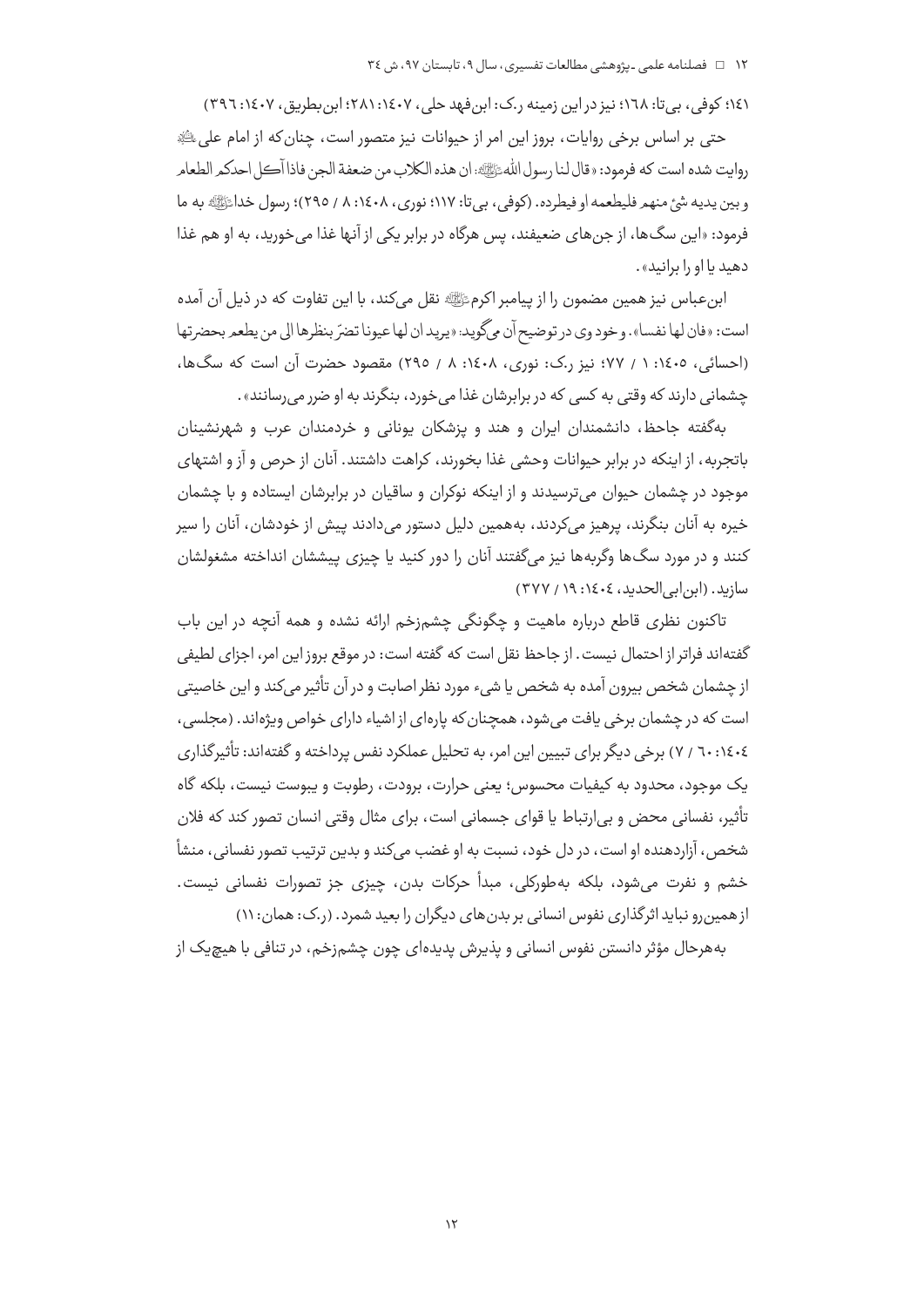مبانی توحید و ناسازگار با هیچکدام از اصول اعتقادی نیست، چراکه اثرگذاری چشمزخم همچون تهدیدهایی که از ناحیه حیوانات گزنده مانند مار و عقرب و یا توسط حیوانات درنده مانند گرگ، متوجه انسان ها مي شود، همه مبتني بر حكمت و در چارچوب مصالح الهي است.

# مغاد آبه پر اساس نظریه مشهور

چنان که اشاره شد از نگاه بیشتر مفسران، آیه مورد بحث، در ارتباط مستقیم با موضوع چشمزخم و حاكي از شورچشمي كافران معاصر با پيامبراكرمﷺ نسبت به آن حضرت است .

بلکه بهگفته برخی، همه مفسران، دارای این دیدگاه هستند. شیخ طوسی مینویسد: «المفسرون كلهمرعلى المراد بازلاقهم له بأبصارهم من الاصابة بالعين (١٤٠٩ / ٩١)؛ همه مفسران مي گويند مقصود از اینکه کافران، با چشمان خود، حضرت را هدف قرار دهند این است که او را چشم بزنند.» صاحب مجم*ع البيان* نيز پس از يادآوري همين معنا ميiويسد: «المفسرون كلهم على انه المراد من الآيه».  $(1 \cdots / 1 \cdots 1 \epsilon)$ 0 (طبرسی)

به حسب ظاهر، این مفسران، ماده «ازلاق» بهکار رفته در آیه را بهمعنای «هدف قرار دادن» و «نشان گرفتن» دانسته و با توجه به تعبیر «أبصارهم» و باء سببیتی که بر سر آن آمده، معنای موردنظر را برداشت نمودهاند.

بر اين اساس و با توجه به اينكه «إن» در آغاز آيه، مخففه از مثقله است، ترجمه آيه چنين خواهد بود: «و البته نزدیک است کافران، آنگاه که آیات قرآن را بشنوند، تو را با چشمانشان هدف قرار دهند و گويند او ديوانه است».

امین الاسلام طبرسی، نخست درباره معنای «لیزلقونــک» سـه قـول نقـل می کنـد: ۱. بـه گفتـه ابن عباس این جمله، به معنای «لیزهقونک» است؛ یعنی «تو را بکشند و نابود کنند» . ۲ . کلبی آن را به «لیصرعونک؛ تو را به زمین بزنند» معنا کرده است . ۳ . سُدّي آن را به معناي «پصـیبونک بـأعینهم؛ تورا بـا چشـم مـورد هـدف قـرار دهنـد» دانسـته اسـت. وي سـيس مينويسـد: «همـه ايـن اقـوال بـههمان «چشم زدن» برمی گردد». (همان)

این تفسیر، افزون بر مفسران پیشین، مورد پذیرش بسیاری از مفسران پسین و معاصر نیز قرار گرفته است .

ملافتح|لله كاشاني مي،نويسد: در ميان يهود زمان پيامبرﷺ افرادي پيدا مي،شدند با قدرت چشمزنی فراوان، این گونه افراد، سه روز گرسنگی میکشیدند پس از آن، به هر چیز برمی خوردند،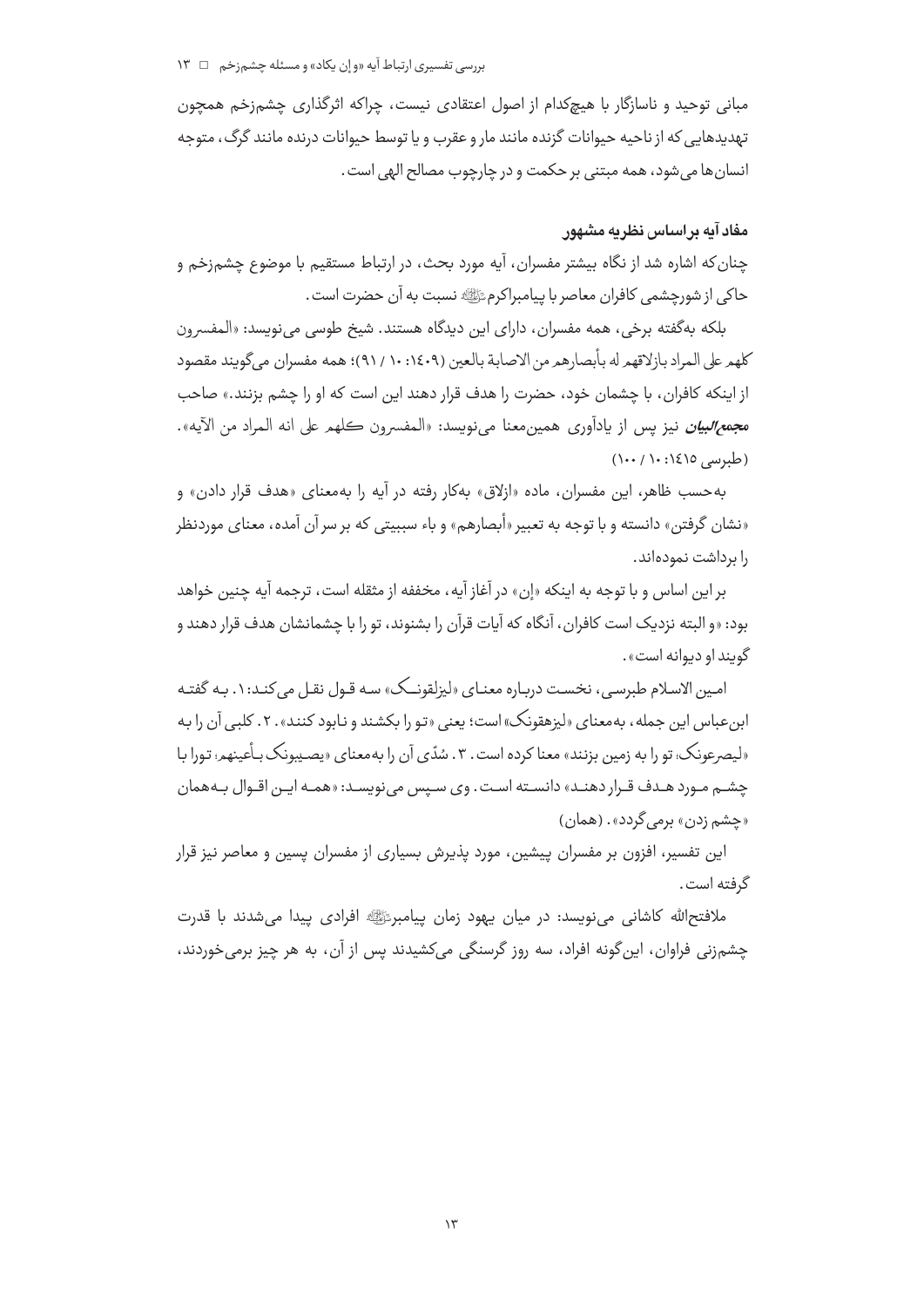میگفتند: «من امروز چیزی به این خوبی ندیدهام!» و بدین ترتیب او را چشم میزدند. یکی از ایشان، تصميم گرفت از همين راه، پيامبرﷺ را چشم زند، ازاين,رو به كنار ايشان رفت و درحالي كه حضرت، مشغول خواندن قرآن بود، همان جمله را بر زبان جاری کرد، ولی در این هنگام، آیه «وَ إِنْ يَكَادُ ...» نازل شد. (كاشاني، ۱٤٢٣: ۷ / ١٥٦)

در یکی از تفاسیر معاصر نیز در ذیل آیه مورد بحث می خوانیم:

برخی اشخاص چشمشان بهگونهای است که اگر چیزی به نظرشان بزرگ آمد و موجب شگفتی آنان شد، نمی توانند خودداری کنند و چشم می;نند، از این,رو توصیه شده با زیّ تمام بیرون نیایید یا در برابر مردم، عمل فوق|لعاده|ی انجام ندهید، به خصوص کودکان شیرین;بان یا زیبای خود را به مردم نمایش ندهید که چشم می;نند و به آنان آسیب می رسانند، چنان که این پیشامد در مورد فرزند علی ﷺ محمد حنفیه رخ داد. او در جنگ صفين، سەبار بە لشكر معاويه حمله كرد و شجاعتی از خود نشان داد، ازاين رو لشكريان دشمن، او را چشم زدند و یک سمت بدنش فلج شد بهنحوی که توان حرکت نداشت. ( کی: طبب، ١٣٧٤: ١٢٣ / ١٥٤)

نیز یکی دیگر از مفسران معاصر مینویسد:

این مسئله از نظر عقلی، امر محالی نیست؛ چه اینکه بسیاری از دانشمندان امروز معتقدند در بعضی از چشمها، نیروی مغناطیسی خاص نهفته شده که کارایی زیادی دارد، حتی با تمرین و ممارست می توان آن را پرورش داد، خواب مغناطیسی، از طریق همین نیروی مغناطیسی چشم ها است. در دنیایی که اشعه لیزر ـ که شعاعی است نامرئی ـ می تواند کاری کند که از هیچ سلاح مخربی ساخته نیست، پذیرش وجود نیرویی در بعضی از چشمها که از طريق امواج مخصوص، در طرف مقابل، اثر بگذارد چيز عجيبي نخواهد بود. بسياري نقل می کنند: با چشم خود افرادی را دیدهاند که دارای این نیروی مرموز چشم بودهاند و افراد یا حیوانات یا اشیایی را از طریق چشمزدن از کار انداختهاند و لذا نه تنها نباید اصراری در انکار این امور داشت، بلکه باید امکان وجود آن را از نظر عقل و علم پذیرفت. (مکارم شیرازی و همكاران، ١٣٨٦: ٢٤ / ٤٣٢)

# نقد و بررسی

نخستین اشکال به این برداشت آن است که با مفهموم لغوی «ازلاق» و موارد کاربرد آن سازگار نیست چراکه این کلمه از «زِلَق» بهمعنای لرزش است.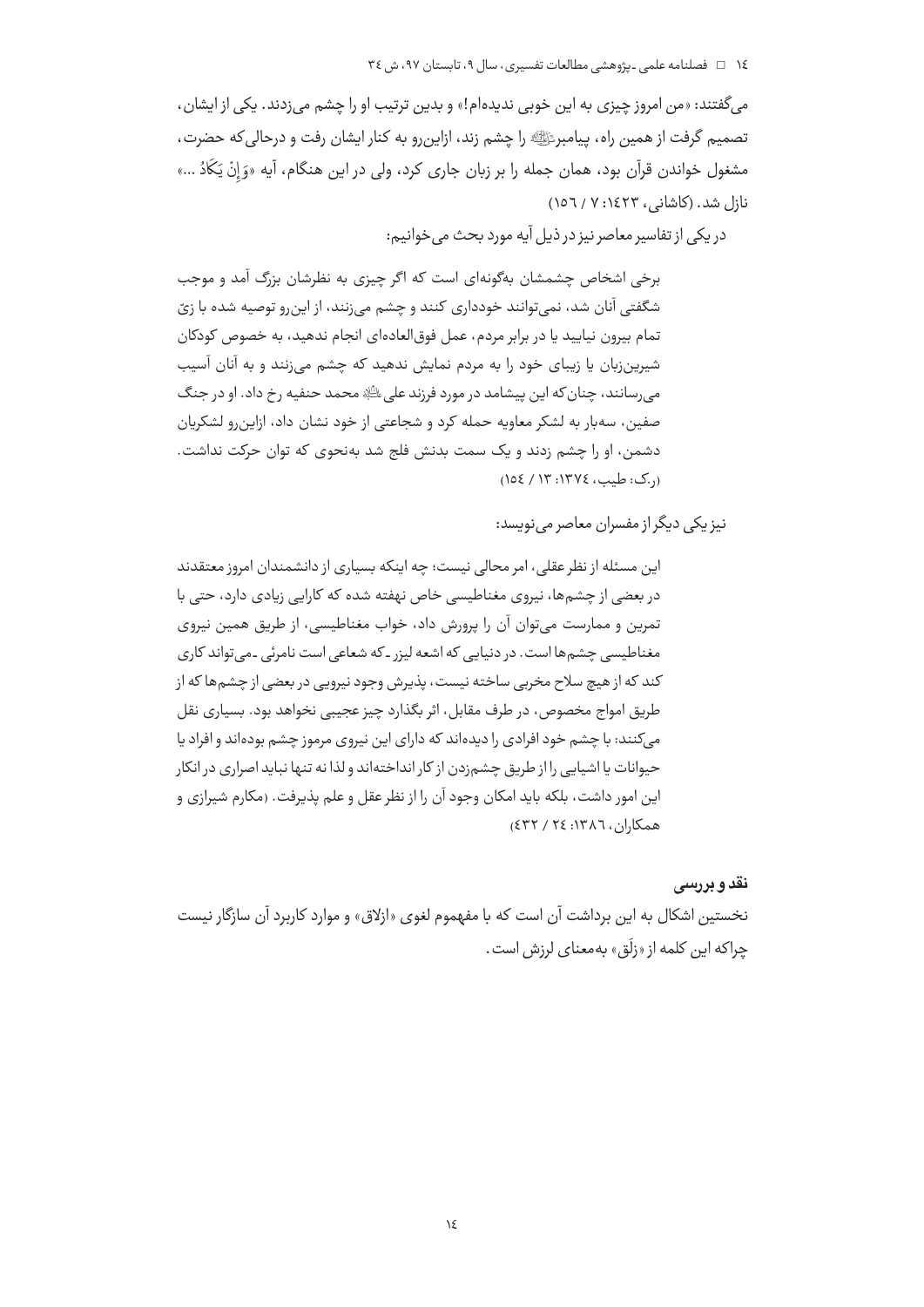«زَلَقَ و زَلِقَ یعنی زَلِّ: لرزید.» «مزلاق» به اسبی گفته میشود که در فرزندآوری، فاقد ثبات است و بهسرعت، سقط جنين مي كند (ر.ک: زبيدي، بيi: ٦ / ٣٧٢) «ارضَّ مَزلَقَه و مُزلقه و زَلَقَ و زَلِق»، به زمینی اطلاق می شود که لغزنده است و نمی توان در آن ایستاد. (ابن منظور، ۱٤١٢: ۳ / ۳٥٢) و نام سیر پيامبرﷺ «زَلُوق» بود، بدين سبب كه سلاحهايي كه بر آن فرود مي آمد، مي لغزيد و آن را نمي شكافت . (ابن اثیر، ١٣٨٤: ٢١٠/ ٣١٠)

این ماده ثلاثی که در همه کاربردهای فوق، معنایی لازم دارد (لرزیدن)، آنگاه که به باب افعال رود (مثل مورد آيه شريفه) معنايي متعدي خواهد يافت و بنابراين بايد «پزلقون» را به معناي «مي لرزانند» و «می لغزانند» دانست و جمله «یُزْلِقُونَکَ بِأَبْصَارِهِمْ» را چنین معنا کرد: «آنان با چشمانشان تو را می لرزانند و به لغزش درمی آورند.» مقصود آن است که کافران، چنان با خشم و کینه و با چشمان خیره و غضبآلود به تو می نگرند که نزدیک است تو را دچار تزلزل نموده و از استقامت بر مواضعت بازدارند.

چنان كه پيدا است اين مفهوم، تناسبي با چشم;دن ندارد. برداشت اين مفهوم، آنگاه، به جا و متصور است که «ازلاق» را بهمعنای «هدف قرار دادن»، «نشانه گرفتن» و یا چیزی نزدیک آن بدانیم و حال آنکه هیچگاه واژه مزبور، در این معنا استعمال نشده است و اگر گفته شود «ازلاق» به مفهوم لرزاندن، منافاتی با برداشت معنای چشمزخم از آیه ندارد، چراکه چشمزخم، سبب لرزاندن است و از باب ذکر مسبب و اراده سبب، مقصود از این تعبیر، همان چشم;دن است، پاسخ آن است که این برداشت مجازی از آیه، آنگاه قابل قبول است که ثابت شود عرب، بهطور معمول، هنگام اراده مفهوم چشم;خم، از این تعبیر استفاده می کند و حال آنکه، نگاه به کاربردهای مختلف نشان می دهد تعبیر پراستعمال در زمینه چشمزخم و واژه متناسب با این امر، کلمه «اصابه» است نه «اِزلاق» برای نمونه در متون حدیثی یا در تعبیرهای محدّثین به این موارد بر می خوریم: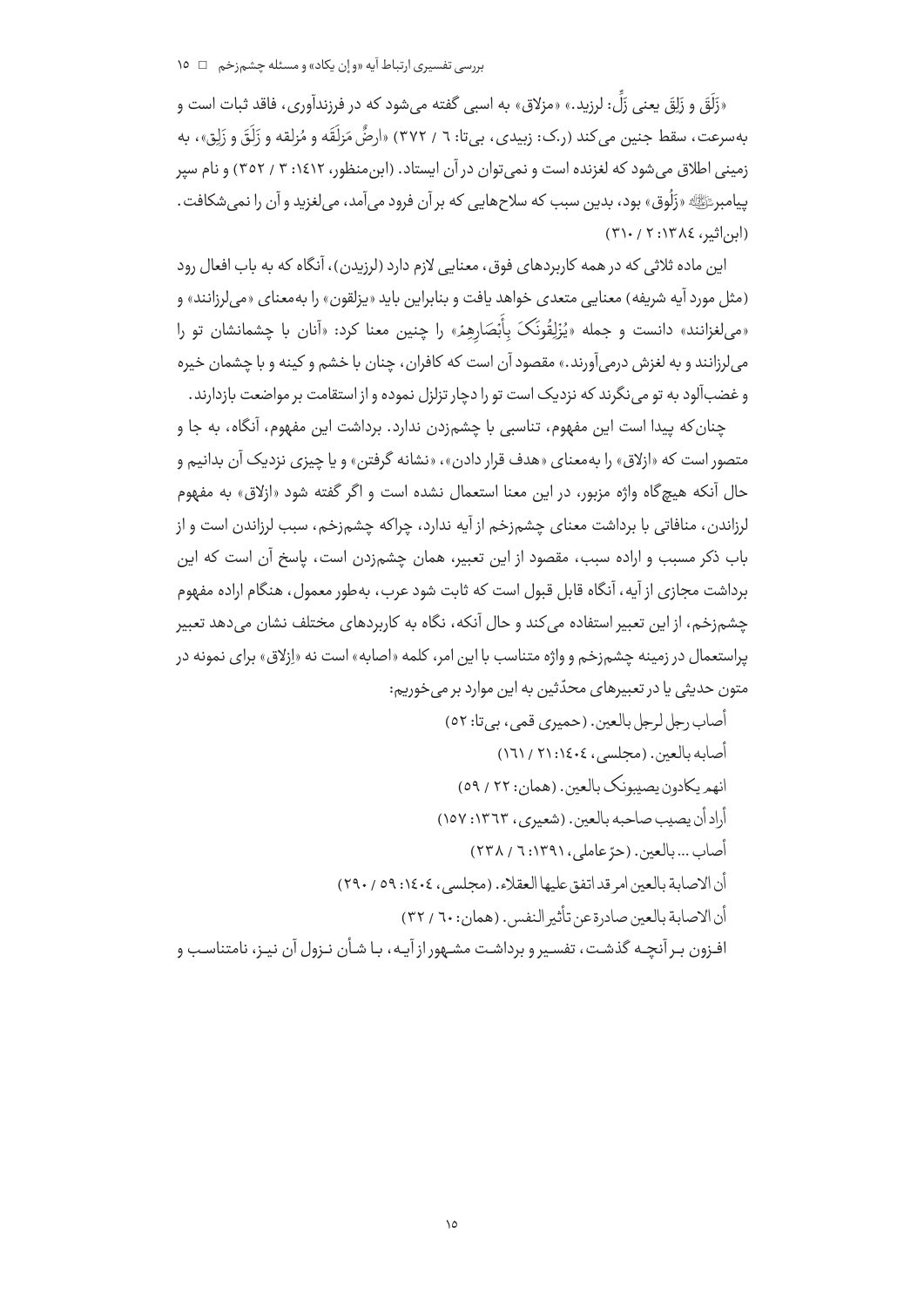ناهماهنگ است؛ زیرا تنها روایت موجود در این زمینه، حدیث معتبری است که توسط مشایخ ثلاث و ديگر محدثان شيعه نقل شده است .

شیخ کلینی به نقل از محمد بن یحیی و او از محمد بن حسین و او از جمّال و او از عبدالصمد بن بشير و او از حسّان جمّال نقل مي كند كه وي گفت:

حملت أباعبدالله ، وفي المدينة الى مكَّة، فلمّا انتهينا الى مسجد الغدير نظر في ميسرة المسجد فقال ذلك موضع قدم رسول اللهﷺ حيث قال من كنت مولاه فعلى مولاه اللهم وال من والاه و عاد من عاداه ثمر نظر في الجانب الآخر فقال ذلك موضع فسطاط فلان و فلان و سالمر مولى ابىحذيفة و ابىعبيدة الجراح، فلمّا أن رأوه رافعا يده قال بعضهم انظروا الى عينيه تدور كأنهما عينا مجنون، فنزل جبرئيل لِحْدِ بهذه الآية: وَ إِنْ يَكَادُ الَّذِينَ كَفَرُوا لَيُزْلِقُونَكَ ... ثمر قال: ياحسان!لولاأنك جمّالي لماحدّثتك بهذاالحديث. (كليني، ١٣٦٥: ٤ / ٥٦ نيز رك: صدوق، ١٤١٣: ٢ / ٥٦٠؛ طوسى، ١٣٦٥: ٣ / ٢٦٤؛ ابنِ شهر آشوب، ١٣٧٩: ٣ / ٣٧؛ نباطي بياضي، ١:١٣٨٤ / ٣١٤: حسيني استرآبادي، ١٤٠٩: ٢٨٨)

«من امام صادقﷺ را سوار کرده از مدینه به مکه بردم، چون در میانه راه به مسجد غدیر رسیدیم، حضرت به قسمت چپ مسجد نگریسته فرمود: این نقطه، جایے, است که رسول خدائليه ايستاد و فرمود: من ڪنت مولاه فعلي مولاه ... سيس امام ٿَهِ به سمت ديگر مسجد نگاه کرد و فرمود: این نقطه، جای خیمههای فلانی و فلانی و سالم مولی ابن حذیفه و ابي عبيده جرّاح بود. در آن روز، آنگاه كه مردم ديدند پيامبر، دست خويش را (جهت معرفي جانشین خود) بالا برد، برخی از آنان (منافقان) گفتند: چشمان او را ببینید: مثل چشمان ديوانه مي چرخد. در يې اين سخن، جبرئيلﷺ آيه «و إن يكاد» را فرود آورد. سيس امام صادق ﷺ فرمود: حسّان! اگر تو ساربانم نبودی این حدیث را برایت نقل نمی کردم.

این روایت بدان جهت معتبر است که تمامی رجال سند آن، مورد وثوق و بیشتر آنان از اصحاب بزرگ ائمه ﷺ هستند. نجاشی، درباره محمد بن یحیی، تعبیر به «ثقة عین» کرده و او را صاحب کتاب *نوادر* دانسته است . (نجاشی ، ۱٤٠٧: ٣٥٩) و در معرفی محمد بن حسین نوشته است: «جلیل من اصحابنا عظیم القدر، ڪثير الروايه، ثقة، عين، مسكون الي روايته.» (همان: ٣٣٤). شخصيت ديگر اين سند «جمّال» است که این وصف درباره سه نفر به کار می رود: محمد بن سکّین، محمد بن جَزَک، و صفوان بن مهران (بنگرید به: حلّی، ۱٤١١، ٨٩، ١٤١، ١٥٨) اما بهنظر می رسد این تعبیر، بیشتر درباره صفوان به کار می رود، ازاین٫و می توان گفت: هرگاه این وصف، به تنهایی و به طور مطلق به کار رفت، مقصود از آن، همین شخصيت اخير است، اما به هرحال، وثاقت هر سه نفر، مورد تاييد است. (ر.ک: همان)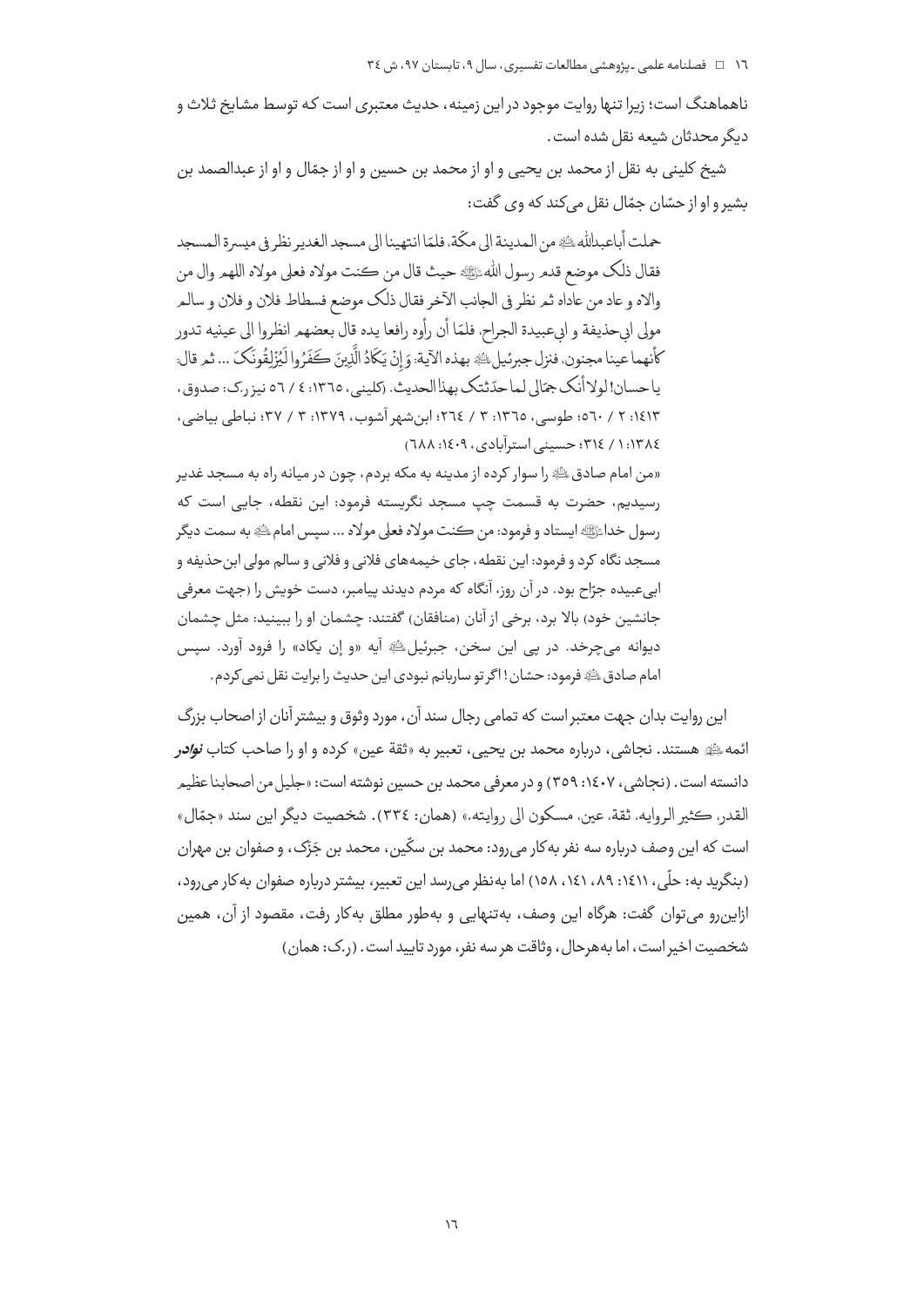در مورد عبدالصمد بن بشير نيز به «ثقة ثقة» تعبير شده است. (ر.ک: نجاشي، ١٤٠٧: ٢٤٩؛ حلي،  $(151:151)$ 

درباره حسّان جمّال که برادر صفوان است و از امام صادقﷺ و امام کاظمﷺ نقل حدیث مے کند نیز همین تعبیر بهکار رفته است. (ر.ک: نجاشی، همان: ۱٤۷؛ حلّی، همان: ٦٤) و به گفته یکی از رجاليان معاصر، وثاقت او مورد اتفاق است. (ر.ک: زنجانی، ١٣٩٤: ١ / ٤٦٣)

بنابراین نباید در اعتبار و حجیت این روایت تردید نمود، ازاین,رو علامه حلّی آنگاه که در بحث فضيلت نماز در مسجد غدير، از اين حديث سخن بهميان آورد، از آن، تعبير به «الصحيح» مي كند. (۱۳۳۳: ۱ / ۳۸۷) صاحب م*عال*م نیز اقدام به نقل این حدیث در کتاب م*نتقی الجُمان* نموده است (حسن بن زین الدین، ۱٤٠٣: ٢ / ١٦٤) كتابى كه آن را بهمنظور گردآورى روایات صحیح و حسن نگاشته است. بر اساس این نقل، آیه مورد بحث، در پیوند با برخی از حواشی واقعه غدیر و در مردود اعلام کردن سخن شماری از منافقان نازل شده است که از شدت حقد و کینه، در معرفی امام علی ﷺ بهعنوان جانشين پيامبر اكرمﷺ، آن حضرت را به ديوانه تشبيه كردهاند و چنان كه پيدا است اين بستر نزول، در بي ارتباطي محض با مسئله چشم;خم است.

براساس برخی منابع سنی، کلبی گفته است:

تصمیم کافران این بود که رسول خدائلیه را هدف چشم;خم قرار دهند. در میان آنان مردی بود که در این کار دست داشت، او به مدت دو سه روز، غذا نمی خورد و گرسنگی می کشید، سپس گوشه خیمه را کنار میزد و با نگریستن به شتران و گوسفندان در حال عبور، میگفت: من امروز شتر و گوسفندی بهتر از اینها ندیدم! هنوز لحظاتی از سخن او نگذشته بود که شماری از آن حیوانات افتاده می مردند. کافران از این مرد، خواستند پیامبر را چشم زند و او را قربانی شورچشمی خود کند، ولی خدا با فرو فرستادن این آیه، پیامبرش را محفوظ داشت و جان او را حفظ نمود. (ابن جوزی، ۱٤٠٧، ۸ / ۷۷؛ نیز ر.ک: قرطبی، ۱٤٠٥، ۱۸ / ۲٥٥)

باید گفت کلبی که همان محمد بن سائب کلبی است، در سال ۱۶۲ درگذشته و بنابر این از تابعین است و نمیٍ توان او را از شاهدان نزول آیه دانست و نقل او بهدلیل عدم انتساب به معصومﷺ فاقد اعتبار است.

از دیگر قرائن بی|رتباطی این آیه با مسئله چشم;خم آن است که در میان انبوه اذکار و اعمالی که برای پیشگیری از این امر یا مقابله با آن سفارش شده، هیچ اثری از این آیه به چشم نمی خورد؛ زیرا در جای خود گذشت که در بسیاری موارد، پیامبرﷺ حسنینﷺ را با سورههای فلق و ناس، تعویذ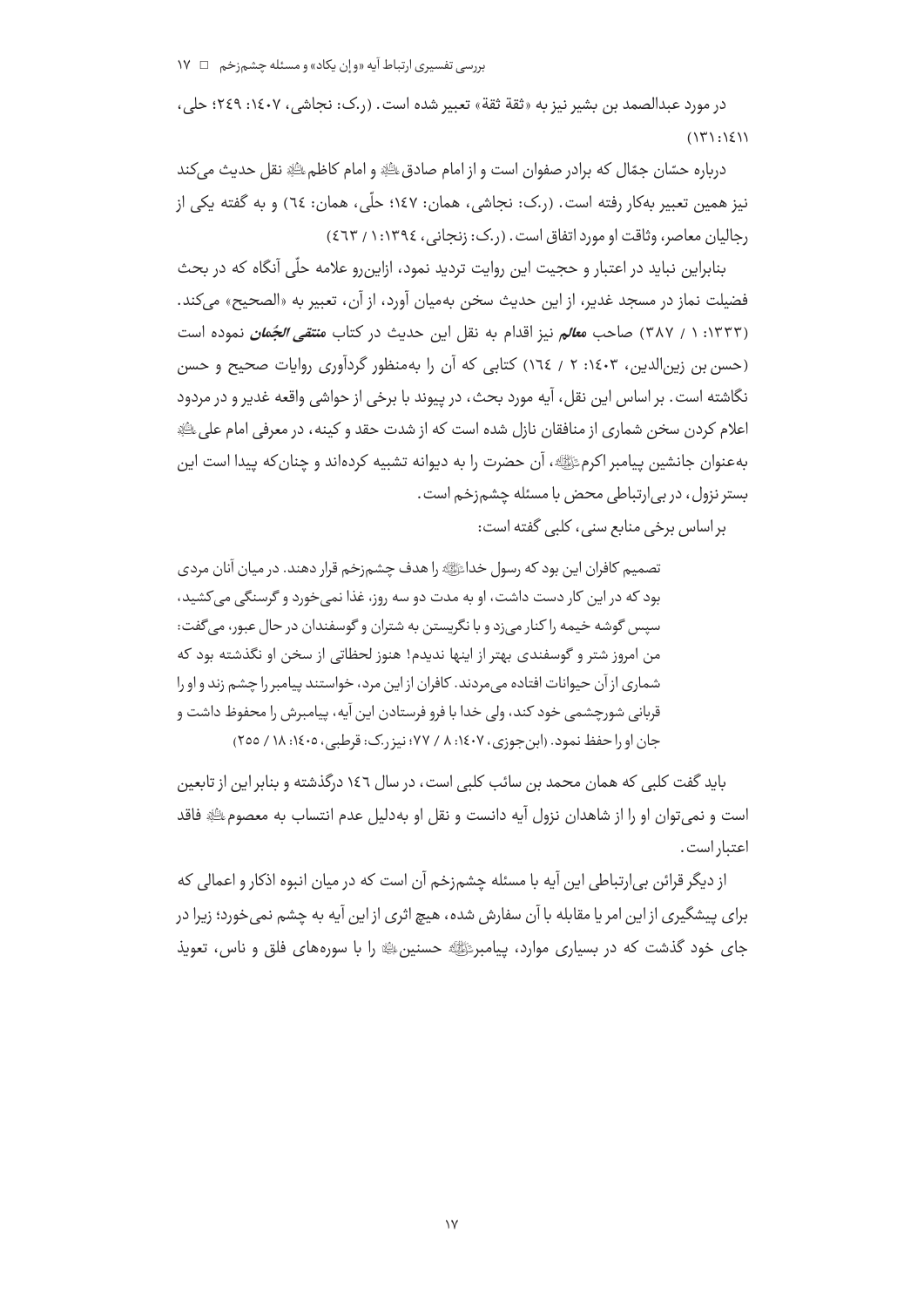مینمود. ابن شهر آشوب میگوید: بههمین سبب، این دو سوره معوذتین نامیده شدهاند و از همین رو، ابن مسعود و برخی دیگر، این دو سوره را نوعی ورد وعوذه میدانستهاند نه بخشی از قرآن. (ابن شهر آشوب، ۱۳۷۹: ۳ / ۳۸٤) برداشتی که برابر یارهای از گزارش ها، توسط امام صادق ﷺ رد شده و آن حضرت فرموده است: «أخطأ ابن مسعود، هما من القرآن (عبدالله و حسين ابنابسطام، ١٤١١: ١١٤: مجلسی، ١٤٠٤: ٦٠ / ٢٤) ابن مسعود اشتباه كرده است، اين دو سوره از قرآن هستند».

مطابق نقل ابن ماجه و برخی دیگر، اسعد بن سهل میگوید: روزی درحالی که پدرم سهل، مشغول غسل بود، عامر بن ربیعه از کنار وی گذر کرد و وقتی چشمش به او افتاد، ابراز داشت: «بدنی به زیبایی و برازندگی بدنی که امروز دیدم، ندیدهام» لحظاتی از این سخن نگذشته بود که پدرم به زمین خورد، بی درنگ او را به حضور پیامبرﷺ برده عرض کردند: سهیل را دریابید که در این وضعیت است! چشم حضرت که به او افتاد، پرسید: چه کسی را متهم میدانید؟ عرض شد: عامر بن ربیعه، حضرت فرمود: علام يقتل احدكمر اخاه؟ اذا رأى احدكم من اخيه مايعجبه فليدع له بالبركة. «بر كدامين اساس، برخي از شما .<br>برادر خود را میکشد؟! هرگاه یکی از شما چیز خوشایندی از برادر خود دید، دعا کند خدا به او برکت و افزوني دهد.» سيس دستور داد آبي بياورند و از عامر خواست با آن، وضو ساخته صورت و دستان خود را تا آرنج بشوید و در پایان، آن آب را روی سهل بریزد. (ابن،ماجه، بی تا: ۲ / ۱۱٦۰؛ نیز ر.ک: ابن کثیر، ٤٣٢/٤١٤١٢)؛ بيبهقي، بي تا: ٣٥١/٩)

از اینکه در این سنخ روایات و نمونههای دیگری در آغاز مقاله گذشت، به هیچ توصیه و سفارشی از معصومین ﷺ به تعویذ کردن افراد با آیه مورد بحث و یا رُقیه قرار دادن آن برنمی خوریم، دانسته می شود که حاکی دانستن این آیه از مسئله چشم;خم و یا بهره گیری از آن برای مواجهه با آن، فاقد پشتوانه نقلی و تعبدي است. بله در برخي منابع حديثي متأخر، از شخصيتي به نام حسن نقل شده كه گفته است: «دواء الاصابة بالعين أن يقرأ و ان يكاد (شعيري، ١٣٦٣: ١٥٧؛ مجلسي، ١٤٠٤: ٩٢ / ١٣٤)؛ داروي چشمزخم، خواندن و إن يكاد است .» ولي اينكه اين شخص كيست، معلوم نيست، به احتمال زياد مقصود از او حسن بصري (١١٠ ق) است هرچند در برخي تأليفات، پس از نام اين شخص ، عبارت «عليه السلام» به كار رفته (ر.ک: کفعمی، ١٤٠٥: ٢٢١؛ طبرسی، ١٣٨٥: ٣٣٢: قیومی، ١٣٧٥: ٩٠) که نشان می دهد مؤلفان یا نسخه برداران این آثار، دچار اشتباه شده و عبارت مزبور را منقول از امام حسن مجتبی ﷺ پنداشته اند.

بههرحال با عنایت به آنچه گذشت، تردیدی باقی نمی ماند که تفسیر مشهور درباره آیه مورد بحث، فاقد دلیل و غیرقابل یذیرش است و باید در این زمینه، نظریهای مدلّل و قابل دفاع ارائه داد.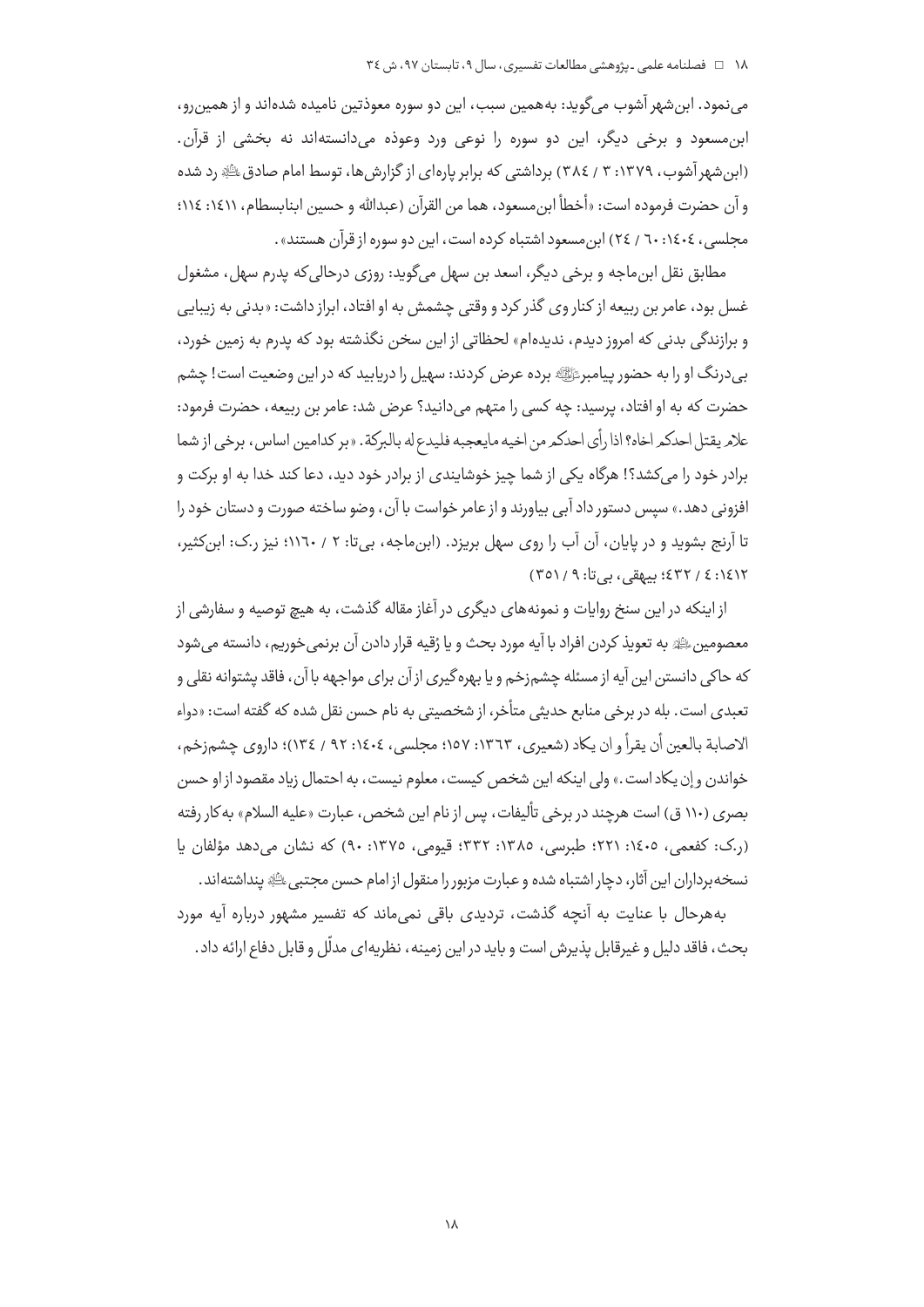### نظريه قابل دفاع

به نظر می رسد زجاج نحوی (۳۱۱ ق) نخستین عالمی است که درباره این آیه، سخنی متفاوت با برداشت دیگران ارائه داده است. سخنی که می تواند مبنای برداشتی قابل دفاع از آیه باشد. وی در ضمن اینکه دیدگاه خود را دیدگاه لغتدانان میداند، در توضیح بخش میانی آیه می;نویسد: «أنهم من شدة ابغاضهمرو علاوتهمريكادون ينظروا نظر البغضاء أن يصرعوك (شوكاني، بي تا: ٥ / ٢٧٧)؛ چيزي نمانده کافران، به سبب بغض و دشمنی فراوان، با نگریستن کینهورزانه و دشمنانه خود، تو را به زمین زنند.» و می افزاید: این سخن، در محاورههای روزمره، مشابه این سخن است که کسی بگوید: «فلان شخص، بهگونه|ی به من نگاه می *کند* که چیزی نمانده مرا به زمین زند و یا مرا بخورد». (همان)

پس از وی، باید از ابنقتیبه (٣٧٦ ق) نام برد که می نویسد: «مقصود خدا آن است که به پیامبر بگوید: کافران، آن چنان با دشمنی و عداوت و با بغض و کینه فراوان نگاهت میکنند که چیزی نمانده تو را بلرزانند و فرو اندازند» . (دینوری، بی تا: ۳۱۸)

صاحب م*جمع البيان* (٥٦٠ ق) نيز ضمن يذيرش ديدگاه مشهور و نسبت دادن آن به همه مفسران، از دیدگاه دوم یاد می کند و با به کارگیری تعبیر «قیل» درباره آن، به ضعیف بودن آن از نگاه خود اشارہ مے کند۔

از نظر ما نه تنها این برداشت، ضعیف نیست، بلکه دلایل و شواهدی بر اتقان و درستی آن موجود است. نخستین دلیل، سازگاری و هماهنگی آن با مفهوم لغوی «لَیُزْلِقُونَکَ» است؛ زیرا چنان که گذشت «ازلاق» به معناي لرزاندن و متزلزل نمودن است و بر اين اساس، مفهوم تحت اللفظي اين بخش از آيه چنین می شود: با چشمان (خیره و غضبناک و نگاههای خشمگینانه) خود، تو را بلرزانند (و از مواضع حقّت متزلزل نمایند.)، چنان که شاعر در توصیف نگریستنی مشابه آنچه در آیه آمده می گوید:

يتلاحظون إذا التقوا في محفل؛ نظرا يزيل مواقع الاقدام. (طوسى، ١٤٠٩: ١٠ / ٩١) آنگاه که آنان، در محفلی به هم می رسند، چنان می نگرند که پاها را از جای خود میکند.

ممکن است، این برداشت مورد اشکال قرار گیرد و گفته شود: چگونه با چشمنگریستن می تواند عامل لغزش و عدول پیامبرﷺ از مواضع حق باشد؟ وقتی که برخوردهای عملی و گفتاری کافران، آن حضرت را به لغزش نینداخت، چگونه متصور است که نگاههای آنان، موجب لغزش ایشان شود؟ می توان گفت مقصود از این سخن مجازی یا مجازگونه، بیان شدت خشم کافران و انعکاس اوج ناراحتي آنان پس از استماع آيات الهي و شنيدن مواضع كفرستيزانه آن حضرت است نه اينكه آنان واقعاً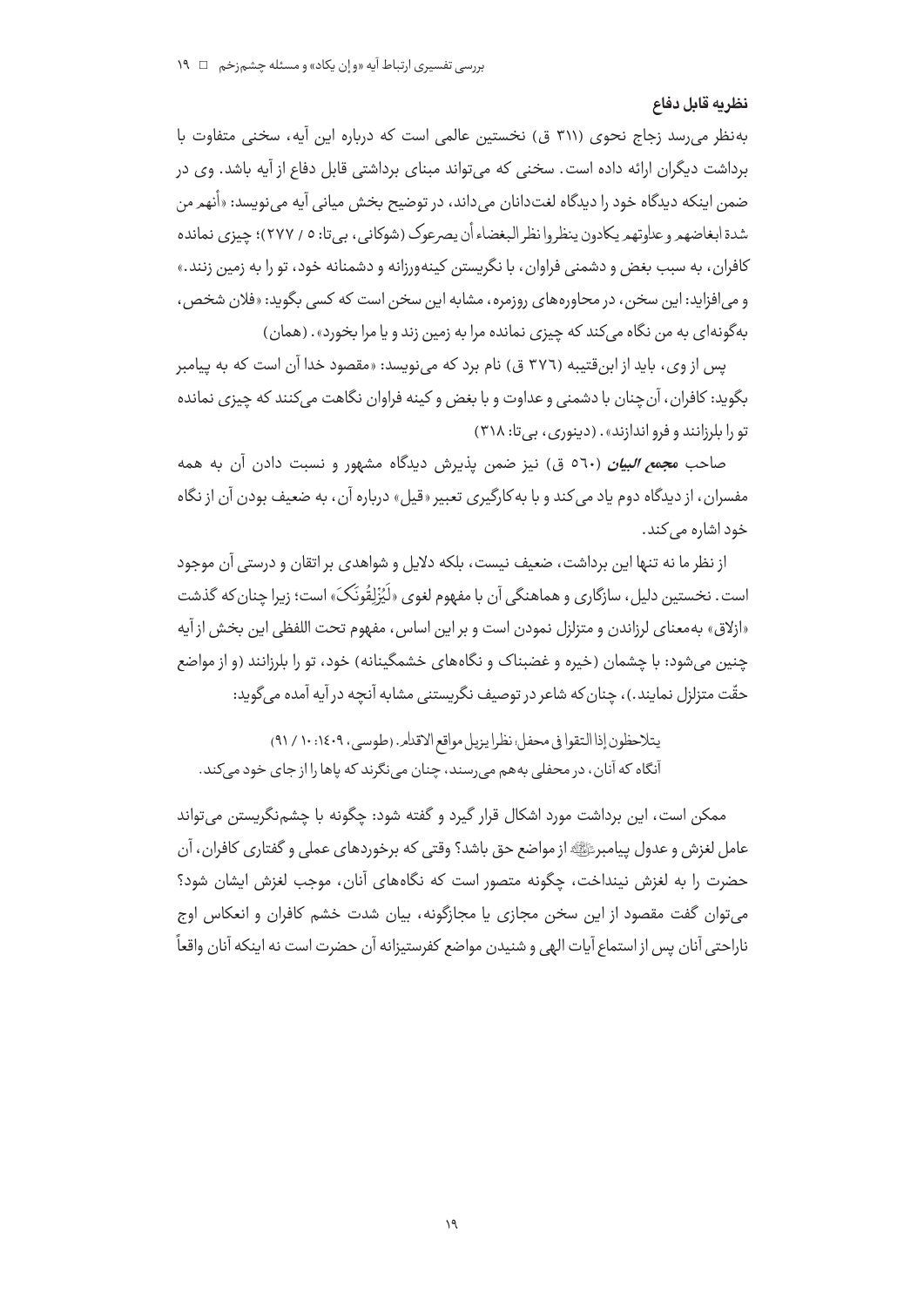بتوانند پیامبر را بهلحاظ جسمی بلرزانند و او را از مواضع حق خود بازدارند، همچنانکه مقصود در آیه شريفه: «وَ إِنْ كَادُوا لَيَفْتِنُونَكَ عَنِ الَّذِي أَوْحَيْنَا إِلَيْكَ لِتَفْتَرِيَ عَلَيْنَا غَيْرَهُ، (اسراء / ٧٣) و همانا نزديك بود تو را نسبت به آنچه وحی کردیم بفریبند تا اینکه از روی افترا، چیزی غیر از آن به ما نسبت دهی» بیان شدت فریبکاری کافران و وسوسهانگیزی آنان است نه فریبخوردن پیامبر؛ زیرا بدیهی است آنان نمي توانستند پيامبرﷺ را فريب دهند و او را نسبت به حق و حقيقت، متحير سازند آن هم به حدي كه حضرت را به افترا بستر، به خدا سوق دهند.

بايد گفت آيه مورد بحث، تا حدودي مشابه آيه ذيل درباره گروهي از افراد به ظاهر مسلمان است: ... فَإِذَا أُنْزِلَتْ سُورَةً مُحْكَمَةً وَذُكِرَ فِيهَا الْقِتَالُ رَأَيْتَ الَّذِينَ في قُلُوبِهِمْ مَرَضً يَنُظُرُونَ إِلَيْكَ نَظَرَ الْمَغْشِيّ عَلَيْهِ مِنَ الْمَوْتِ. (محمد / ٢٠) آنگاه که سورهای صریح نازل شود و در آن، سخن از جهاد بهمیان آید، میبینی آنان که در دلهایشان بیماری است، به تو نگاه میکنند؛ همانند نگاه کردن کسی که در بیهوشی مرگ است.

زیرا شخصی که در آستانه مرگ قرار دارد و به او حالت غش دست داده است با چشمان گرد و بيرونزده مي نگرد؛ نگريستني که خود، سخن مي گويد و خبر از فرا رسيدن مرگ مي دهد.

به طورکلي اينکه گاه چشم سخن مي گويد و از حقايقي خبر مي دهد و يا از اموري مي پرسد، در برخي از .<br>آیات قرآن انعکاس یافته است، برای نمونه درباره چگونگی رفتار گروهی از منافقان، هنگام نزول قرآن مي فرمايد: «وَ إِذَا مَا أَنْزِلَتْ سُورَةٌ نَظَرَ بَعْضُهُمْ إِلَى بَعْضٍ هَلْ يَرَاكُمْ مِنْ أَحَدِ؛ (توبه / ١٢٧) و هرگاه سورهاي نازل شود بعضی از آنان به بعضی دیگر می نگرند (و با نگاه خود می گویند:) آیا هیچ کس شما را می بیند؟» منافقان، در جلسات پنهانی خود، از پیامبر بدگویی یا علیه آن حضرت توطئه میکردند، از این جهت نگران بودند که مبادا کسی شاهد گفتگوی آنان بوده باشد و در نتیجه آیاتی نازل شود و آنان را رسوا سازد، نیزاز همین باب است آیات ذیل در بیان عکس العمل مؤمنان ساکن در بهشت نسبت به کیفر کافران:

فَالْيَوْمَ الَّذِينَ آمَنُوا مِنَ الْكُفَّارِ يَضْحَكُونَ \* عَلَى الْأَرَائِكِ يَنْظُرُونَ \* هَلْ ثُوّبَ الْكُفَّارُ مَا كَانُوا يَفْعَلُونَ. (مظففين / ٣٦ ـ ٣٤) پس امروز، مؤمنان به كافران مى خندند. آنان، درحالى كه بر تخت ها تكيه زدهاند به كافران می نگرند (و با نگاه خود، می پرسند:) آیا آنان به جزای اعمالشان رسیدند؟

شاهد دیگر بر درستی این نظریه و مردود بودن نظریه پیشین، چنان که برخی از عالمان پیشین نیز اشاره می کنند، (ر.ک: این جوزی، ۱٤٠٧: ۸ / ۷۷) آن است که بر اساس صراحت آیه مورد بحث، علت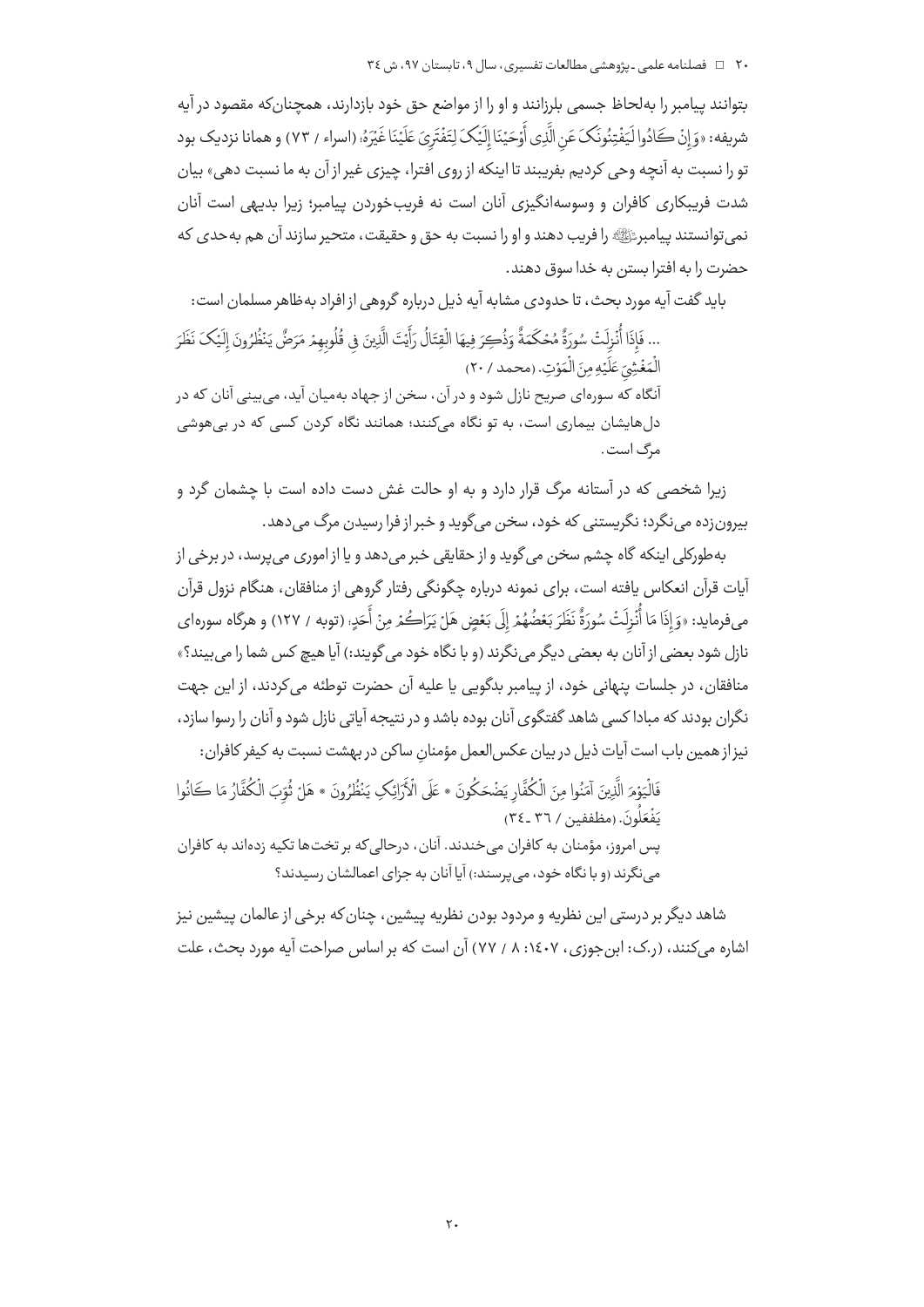### بررسی تفسیری ارتباط آیه «و اِن یکاد» و مسئله چشمزخم □ ۲۱

برخورد كافران و نگاه معنادار آنان به پیامبرﷺ، شنیده شدن آیاتی از قرآن توسط آنان بوده است، «لَمَّا سَمِعُوا الذِّكْرَ» و بسيار روشن است كه اين امر، موجب خشم آنان و سبب ناراحتى و نفرت بيشتر آنان می شد، حال آنکه چشم;خم ـ چنان که از روایات مربوطه نیز برمیآید ـ در مواردی متصور است که شخص واجد این حالت، با امری خوشایند یا صحنهای سرورانگیز مانند چهرهای زیبا و اندامی ستبر و باغي بهجت;ا مواجه شود، به نحوي كه زمينه اعجاب و خيره شدن او فراهم آيد.

عبارت كوتاه ذيل كه آن را شيخ طوسي، از جبايي نقل مي كند نيز ناظر به همين نكته است: «انّ هذا من نظر العداوة و ذلك عندهم من نظر المحبة؛ (طوسى، ١٤٠٩: ١٠ / ٩١) اين نگاه كافران به پيامبر، نگاه دشمنانه بود، حال آنکه نگاه شورچشمان، ناشی از دوست داشتن (و خوش آمدن) است.» نیز با توجه بههمین نکته است که قرطبی، مفسر معروف اهل سنت، به نظریه مشهور ایراد میگیرد و می نویسد: «في هذا نظر لأنّ الاصابة بالعين انما تكون مع الاستحسان و الاعجاب لا مع الكراهية والبغض؛ (قرطبي، ۱٤٠٥: ۱۸ / ٢٥٥) در اين سخن، اشكال است؛ زيرا چشم;دن در جايي است كه همراه با نيكوشمردن و .<br>خوش ,آمدر·، باشد نه در موارد توأم با ناراحتی و دشمنی» .

ادامه آيه «وَيَقُولُونَ إِنَّهُ لَمَجْنُونٌ» كه حاكي از عكس|لعمل شديد كافران يس از شنيدن آيات قرآن است، نیز به خوبی نشان میدهد آنان، به چشم دشمنی و با نفرت و کینه به پیامبر و قرآن مینگریستهاند به حدی که او را به دیوانگی متهم کردهاند؛ یعنی بدترین اتهام به شخصیتی که از او جز عقلانیت، اعتدال مزاج و سلامت نفس ندیده و از وی، سخنی جز حق و راستی نشنیده بودند، بههمین سبب، خدای سبحان، با صلابت تمام و سخني عظيم، از قرآن دفاع مي كند و مي فرمايد: «إنْ هُوَ إِلَّا ذِكْرٌ لِلْعَالَمِينَ» .

#### نتىجە

هرچند وجود نصوص فراوان در ارتباط با اصل موضوع چشم;خم و نیز روایات پرشماری که چگونگی مقابله با این پدیده را آموزش میدهند، دلایل روشنی هستند بر واقعیت داشتن و غیرقابل انکار بودن این امر، اما نظریه مشهور در تفسیر آیه شریفه مورد بحث و بهرهبرداری از آن بهعنوان حرز و عوذه جهت مقابله با این امر، خالی از هرگونه دلیل است و با شأن نزول و نیز مفهوم لغوی برخی از واژگان آن سازگار نیست. در مقابل، امور گوناگون از جمله هماهنگی با مفهوم لغوی، مشابهت با برخی از نمونههای قرآني و تعبير «لَمَّا سَمعُواالذَّكُرَ» در آيه، همه گواه بر آن هستند كه بايد از آيه برداشت ديگري داشت .

از نظر ما مفهوم صحیح آیه بر اساس این برداشت، چنین است: «و البته نزدیک است کافران، آنگاه که آیات قرآن (در باب توحید و نفی شرک و بت پرستی و دیگر تعالیم اسلامی و یا در زمینه ولایت و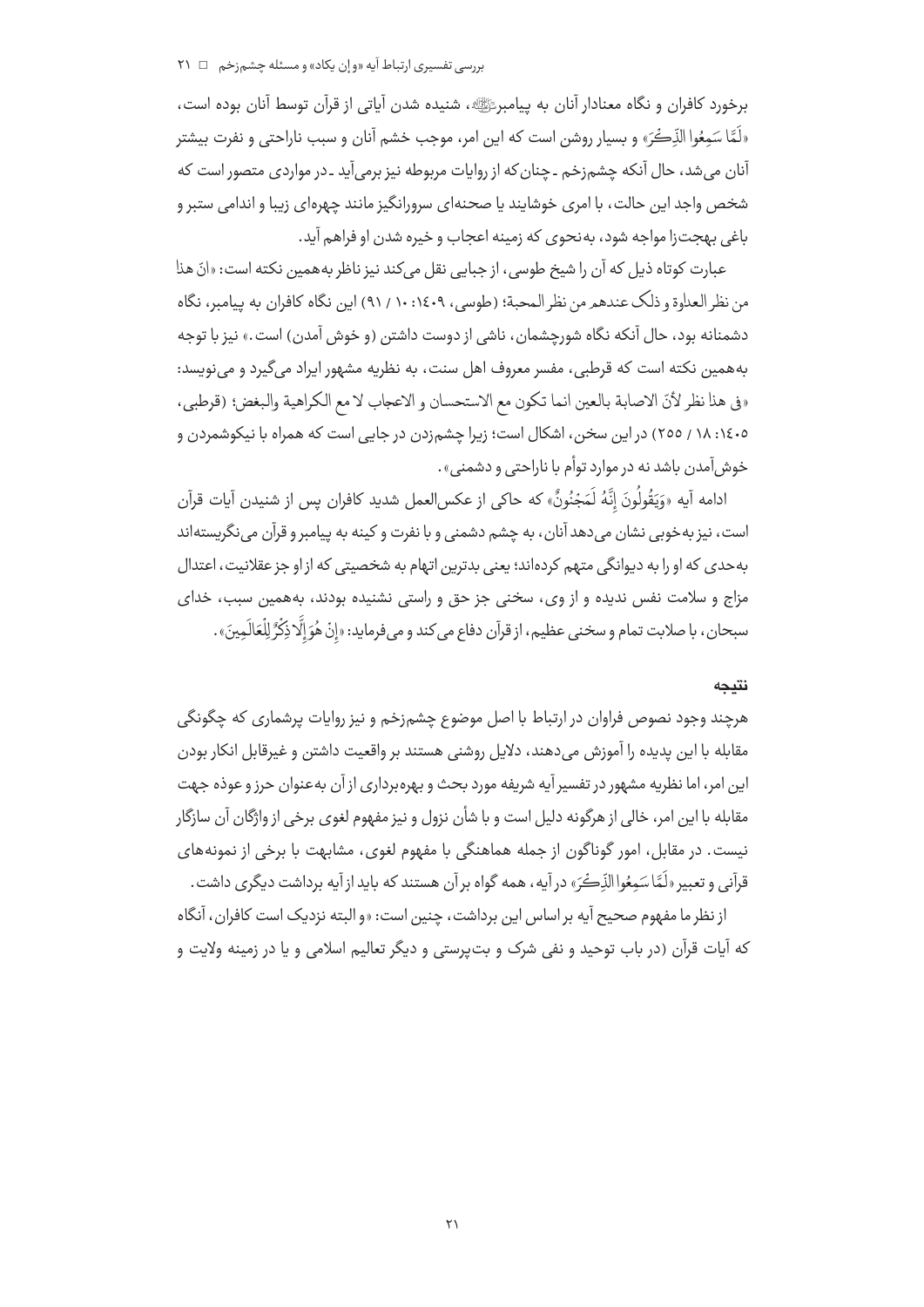#### ۲۲ = فصلنامه علمی ـیژوهشی مطالعات تفسیری، سال ۹، تابستان ۹۷، ش ٣٤

جانشینی امام علی ﷺ) را می شنوند، آنقدر ناراحت شوند که با چشمان غضبناک و با نگاههای تند و کینهورزانه خود، تو را بلرزانند و از مواضع حق و روشن تو، متزلزل نمایند و گویند او دیوانه است.» و چنان كه پيدا است اين مفهوم، هيچ تناسب و ارتباطي با مسئله چشم;خم ندارد.

# منابع ومأخذ

# -قوآن كوييم.

ـابن|بي|لحديد ، عبدالحميد ، ١٤٠٤ ق ، <del>شر*ح نهج|لبلاغه* ، قم ، كتابخانه آيت|لله مرعشى نجفى .</del> ـ ابن|ثير، مبارك بن محمد، ١٣٨٤، *النهاية في غريب الحديث والاثر*، قم، دار التفسير. ـ ابن بطريق حلي ، يحيى بن حسين ، ١٤٠٧ ق ، *العمده* ، قم ، نشر اسلامي . ـابن جوزي ، عبدالرحمن ، ١٤٠٧ ق ، *زاد المسير في علم التفسير* ، بيروت ، دار الفكر . ـابن حبّان ، محمد ، ١٤١٤ ق ، *صحيح ابن حبّان بترتيب ابن بلبان* ، بيروت ، موسسة الرساله . ـابن حنبل، احمد، بي تا، *المسند*، بيروت، دار صادر. ـابن شهر آشوب، محمد بن علي، ١٣٧٩ ق، *مناقب آل ابي طالب*، قم، علامه. ـابن فهد حلّى ، احمد ، ١٤٠٧ ق ، *عدة الداعي*، قم ، دار الكتاب الاسلامي . ـابن كثير، اسماعيل ، ١٤١٢ ق ، *تفسير القرآن العظي*م، بيروت ، دار المعرفة . ـابن ماجه، محمد بن يزيد، بي تا، *السنن*، بيروت، دار الفكر. ـابن منظور، محمد بن مكرم، ١٤١٦ ق، *لسان العرب*، بيروت، دار احياء التراث العربي . ـابن هشام، جمالالدين، ١٤٣٤ ق، م*غنى الاديب*، قم، مركز مديريت حوزه علميه. ـاحسائي ، ابنابي|لجمهور، ١٤٠٥ ق ، *عوالي اللئالي*، قم ، سيدالشهداء ﷺ. ـ بيهقي ، احمد بن حسين ، بي تا ، *السنن الكبرى* ، بيروت ، دار الفكر . \_ثعالبي ، عبدالرحمن بن محمد ، ١٤١٨ ق ، *الجواهر الحسان في تفسير القرآن* ، بيروت ، دار إحياء التراث العربي . ـ حاكم نيشابوري ، محمد بن محمد ، ١٤٠٦ ق ، مس*تدرك الصحيحين* ، بيروت ، دار المعرفة . ـ حرّ عاملي، محمد بن حسن، ١٣٩١ ق، *تفصيل وسائل الشيعه الي تحصيل مسائل الشريعه* ، بيروت، دار إحياء التراث العربي. \_ حسن بن زين الدين ، ١٤٠٣ ق ، م*نتقى الجمان في الاحاديث الصحاح و الحسان، قه، نشر اسلامي.* ـ حسيني استرآبادي، سيد شرف|لدين، ١٤٠٩ ق، تأويل *الآيات الظاهرة*، قم، نشر اسلامي. ـ حلّى، حسن بن يوسف، ١٣٣٣ ق، م*نتهى المطلب*، تبريز، نشر حاج احمد.